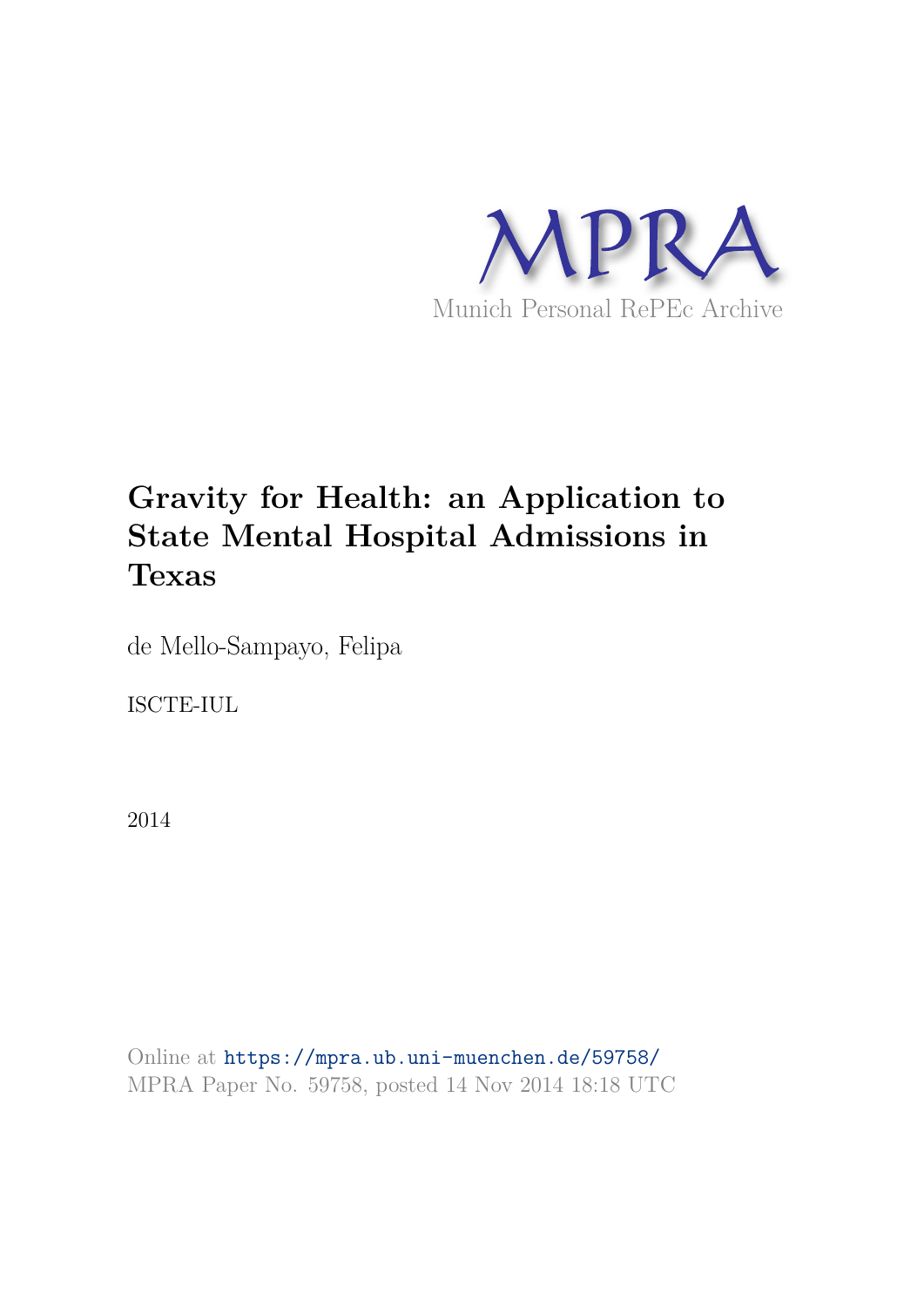# Gravity for Health: an Application to State Mental Hospital Admissions in Texas <sup>∗</sup>

Felipa de Mello-Sampayo†

† ISCTE–IUL Institute University of Lisbon

#### Abstract

This paper discusses competing-destinations formulation of the gravity model for the flows of patients from their residential areas to health supplier regions. This approach explicitly acknowledges the interdependence of the patient flows between a set of alternative health supplier regions. This competing-destinations based approach may be implemented as a probabilistic demand function or conditional logit model, with a Poisson outcome. A Texas based case study of residential areas and State Mental Hospitals (SMHs) is presented. The results of the estimation do not lend support to the presence of scale effects in SMHs due to the size of population. This result, combined with the negative effect of average length of stay in hospitals (ALOS) and with the positive effect of the provision of forensic services on patient flows, highlights the problem of caseload growth in SMHs.

*JEL Classification:* C21, I11, R12.

*Keywords:* Gravity Model, Patients' Mobility, State Mental Hospital, Poisson Estimation

<sup>∗</sup>Financial support from Funda¸c˜ao para a Ciˆencia e Tecnologia, under UNIDE-BRU, for the project entitled "Health and Economic Growth" PTDC/EGE-ECO/104157/2008 is gratefully acknowledged. Corresponding author's email: fdmso@iscte.pt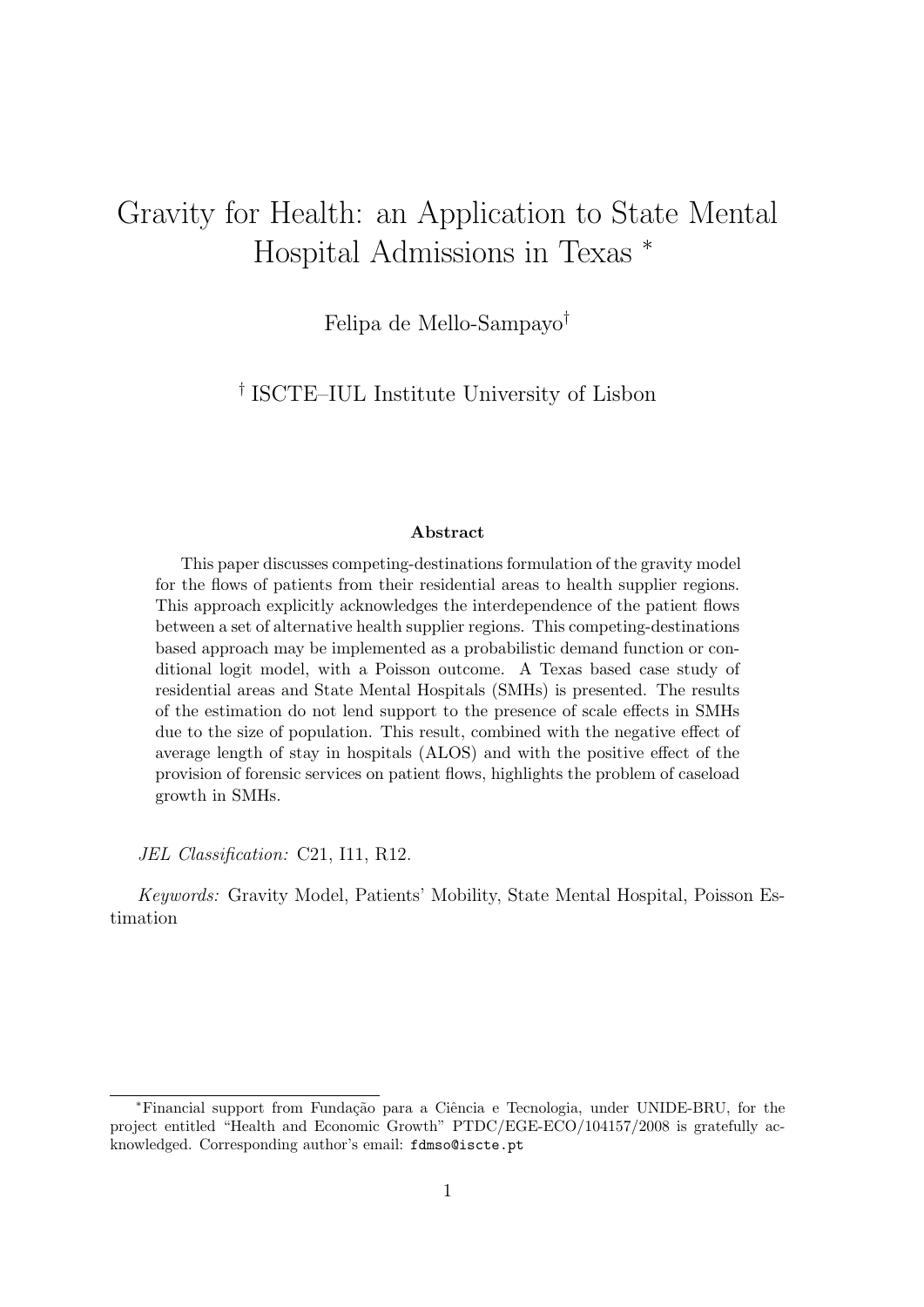## 1 Introduction

The central focus of the present work is modeling patient flows from their residential regions to health suppliers' regions. The basis for modeling flows is the gravity model: gravity models applied in contexts of human behavior involve a "mass" term for both the origin and destination, and incorporate the impact of distance on human spatial choices. In line with gravity modeling principles, patient flows from different residential regions (origins) to health suppliers' regions (destinations) reflect firstly, patterns of population demand as determined by the size of populations; second, the size and range of facilities in different health suppliers' regions; and third, the impact of economic and social separation on human spatial choices determined by distances or travel times from homes to health suppliers' regions.

Application of the gravity modeling to the issue of patient flows and hospital choice dates back to the late 1960s (see the early works of Morill and Earickson (1968), Studnicki (1975), Roghman and Zastowny (1979)). More recently, papers by Lowe and Sen (1996), Congdon (2001), Levaggi and Zanola (2004), Cantarero (2006), Fabbri and Robone (2010) adopt this framework to investigate patient mobility. Lowe and Sen (1996) use the gravity model to study the flows for acute inpatient hospital care from six-county metropolitan Chicago area to 92 hospitals in that same area in the year 1987. The model is used to forecast how potential changes in hospital financing policy can change patient flows. Congdon (2001) models patient flows to emergency units in 127 electoral wards in North East London and Essex and describes how such models may be adapted to allow for unit closures and expansion, or the opening up of other units. The estimation of the gravity model is based on simulation based Bayesian methods. Levaggi and Zanola (2004) study the net flows of people moving from one Italian region to another as determined by regional differences in the quality of healthcare and distance. The dataset they use is a sample of observations over the period 1994-1997. A similar analysis is developed by Cantarero (2006) working on patient mobility across Spanish regions during the period 1996-1999. Fabbri and Robone (2010) evaluate the extent to which the observed imbalances in the Italian geography of hospital admissions are due to scale effects or reflect the presence of other spatial factors in the distribution of healthcare resources.

We analyze patient mobility across Texas using data on hospital admissions that occurred in state-owned hospitals during the year 2006. In the reference year, the Texas State is partitioned into nine state-owned mental hospitals with the corresponding hospital service areas (HSA). The use of mental healthcare resources in Texas is highly localized. The Texas Department of State Health Services (DSHS) is responsible for managing the nine state-owned mental hospitals (SMH). The SMH are one component of the statewide mental health delivery system that includes inpatient care and community-based care. DSHS designates Local Mental Health Authorities (LMHA) that are responsible for achieving continuity of care in meeting a person's need for mental health services in the least restrictive environment. Within this continuum of care the SMH's primary purpose is to stabilize the patients admitted by providing inpatient mental health treatment. Admission to SMH can occur voluntarily or involuntary. Involuntarily admissions include civil and forensic commitments. There are also state provisions for the commitment of persons with intellectual dis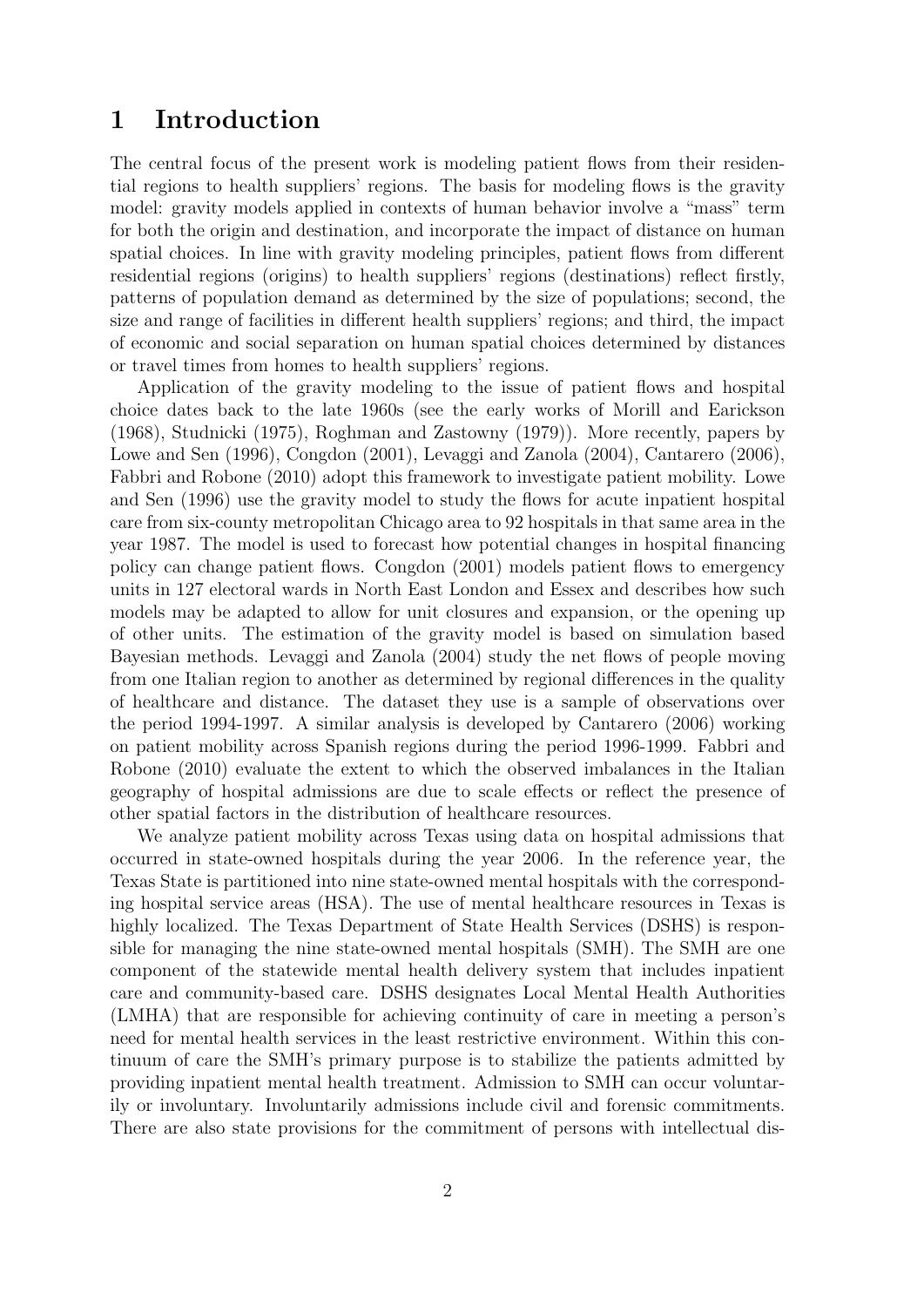abilities experiencing acute psychiatric illness. Generally speaking, an LMHA screens persons who are self referred or referred by a community source, such as a police officer in the resident's service area. In collaboration with the judiciary, the LMHA has the duty of finding the least restrictive, most appropriate treatment setting for the patients, who may be referred to state mental hospitals. If a person seeks admission independently of an LMHA, the SMH by law must conduct an emergency psychiatric screening which may result in patient admission to the SMH. In consultation with the LMHA, the admissions physician has final authority for admitting persons consistent with the availability of hospital resources.

SMHs face managerial and fiscal challenges in meeting the needs of Texans with severe mental illness. Three significant challenges are addressing the growing forensic population, managing outside medical costs, and maintaining aging infrastructure. One of the major problems associated with the growing forensic population is the longer lengths of stay, often more than 90 days for forensic patients in SMH. These longer lengths of stay and the overall increase in the forensic population have led to longer wait times and waiting lists at SMHs for forensic beds.

Anderson and van Wincoop (2003) demonstrate that the traditional gravity equation is mis-specified and coefficient estimates are likely biased owing to omission of nonlinear multilateral resistance terms. These multilateral resistance variables capture the dependence of trade flows between trading countries on trade costs across all possible trading suppliers. Following Anderson and van Wincoop's (2003) seminal paper addressing omitted variables bias in the gravity equation, we include a variable to explain the spatial structure of patient flows in a geographical system. In general terms, destinations are viewed as competing with each other for interaction. One possible measure of destination competition is the competition factor, a composite variable that attempts to capture the gravity of the competing destinations (de Mello-Sampayo, 2009). The competing destinations gravity model represents a step forward in recognition of interdependencies in spatial choice (Fotheringham, 1983*a*,*b*, Thorsen and Gitlesen, 1998). Its main difference from the classic version stems from the fact that a competition factor encompassing the ability of third destinations to attract interaction flows is included as a dampening factor to inputs flowing to any potential destination.

The effect of several factors on the flow of patients from their residential area to SMHs is tested under the competing-destination gravity model implemented as a probabilistic demand function or conditional logit model, with a Poisson outcome. The flow of patients to the SMH is found to be increasing in the provision of forensic services, adjacency, institutional factors, and decreasing in average length of stay in hospitals (ALOS), road distance, gravity posed by other SMHs, and accessibility to other SMHs. This evidence suggests that county-specific spatial factors are very important determinants of the patient flows. These results, combined with the fact that the factor capturing the gravity of competing destinations, emerge with high significance and the correct sign, corroborating the use of the competing-destination formulation of the gravity model for the analysis of the patient flows to SMHs.

There is a long tradition in the literature of making a log-linearization of the gravity models and to estimate the parameters of interest using Ordinary Least Squares (OLS). However, it fails to work when no flow is observed between some pairs of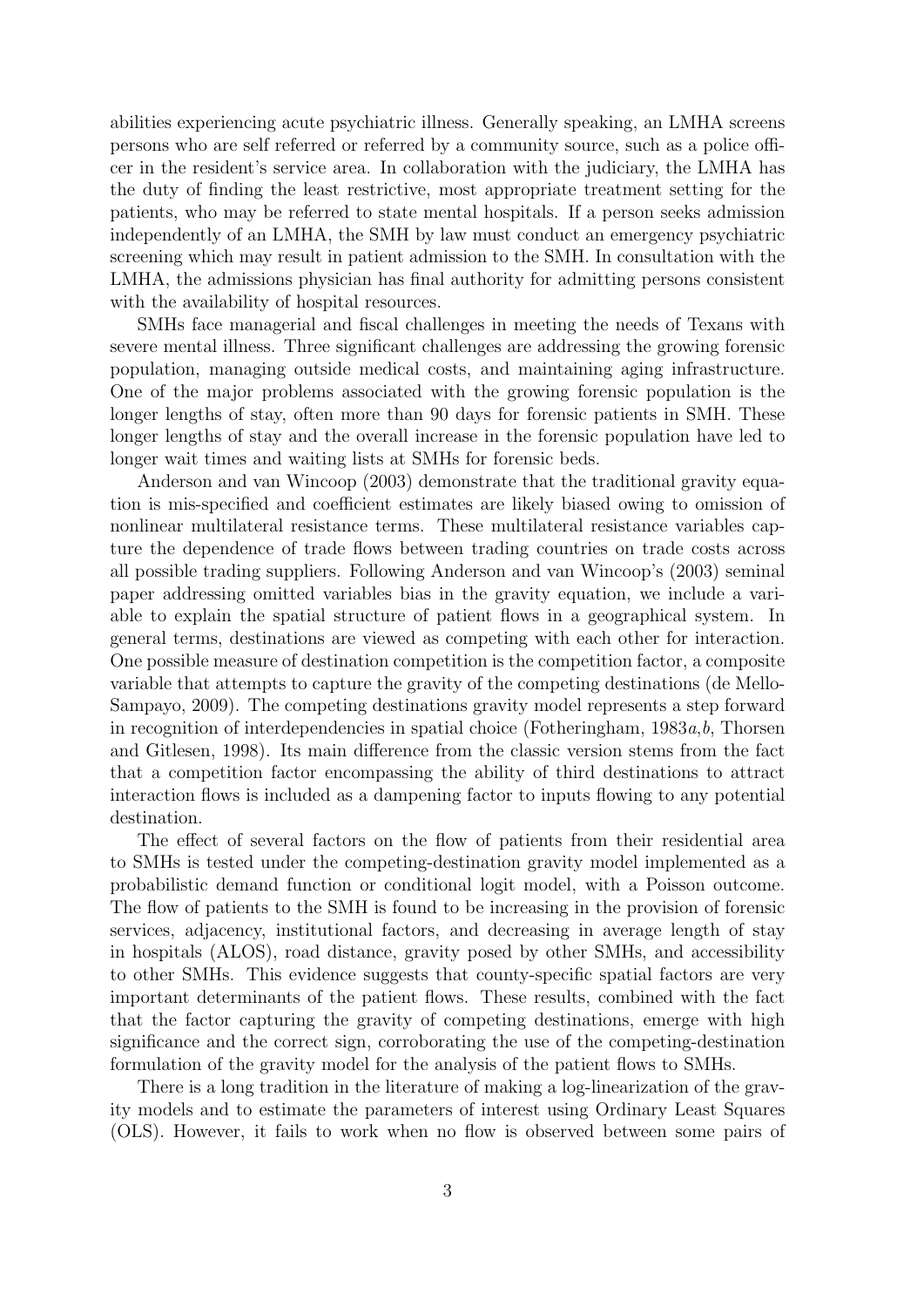origin and destination, thus making the dependent variable a true zero (Porell and Adams, 1995). Several methods have been adopted to deal with log-linearization of the zero observations. One view of zeros is that they stand for flows too small to report. Interpreting zeros in this way, it is legitimate to drop the zero observations from estimation because there is no economic significance to the zeros relative to the nonzero observations. In the presence of heteroskedastic errors, Santos-Silva and Tenreyro (2006) point out that inconsistent estimation arises from the usual econometric gravity practice using logarithmic transformation and estimated with Ordinary Least Squares (OLS). The expected value of the logarithm of a random variable depends both on its mean and on the higher-order moments of the distribution. Hence, if the variance of the error term in the gravity equation depends on the regressors, the expected value of the logarithm of the error term will also depend on the regressors, violating the condition of consistency of OLS. To address these two problems we follow the approach proposed by Santos-Silva and Tenreyro (2006) and estimate our model using a Poisson maximum likelihood estimator. Under the assumption that the conditional variance is proportional to the conditional mean, the parameters of the model can be estimated by solving a set of first-order conditions numerically equal to the Poisson pseudo-maximum likelihood estimator. All that is needed for this estimator to be consistent is the correct specification of the conditional mean. If the assumption that the conditional variance is proportional to the conditional mean does not hold (which is often the case), the estimator does not fully account for the heteroskedasticity in the model. For this reason, the inference has to be based on an Eicker-White robust covariance matrix estimator (Eicker, 1963; White, 1980).

The remainder of this paper is composed of four sections. In Section 2 we elaborate the theoretical model, and map the theoretical results into an empirical strategy in Section 3, where we also describe the data. We report and interpret the empirical findings in Section 4, and provide concluding comments in the closing section.

## 2 Theoretical Framework

Consider an economy divided into residential regions,  $r = 1, 2, \ldots, R$ , and health suppliers' regions,  $s = 1, 2, ..., S$ . Let  $X = \sum_{irs} x_{irs}$  be defined as the total number of interactions in the economy, and we wish to model the interaction pattern in this economy, i.e.  $x_{irs}$ , the unknown amount of health service i consumed by residents of region r at region s. There are  $H+1$  sectors in the economy. One sector produces a homogeneous good, while H sectors produce differentiated health service or goods. An exogenous fraction  $\mu$  of income is spent on differentiated products of sector H, and the remaining fraction  $1 - \mu$  on the homogeneous good, which is our numeraire. Now consider the particular sector H that produces differentiated health goods or services, i. We drop the index H, with the implicit understanding that all variables refer to sector H.

Preferences across varieties of goods have the standard constant elasticity of substitution (CES) form, with an elasticity of substitution  $\sigma$ . Let the utility function  $U_r$ be defined and calibrated over the consumers of region r in terms of quantities of each variety,  $i = 1, 2, \ldots, I$ , consumed at region s.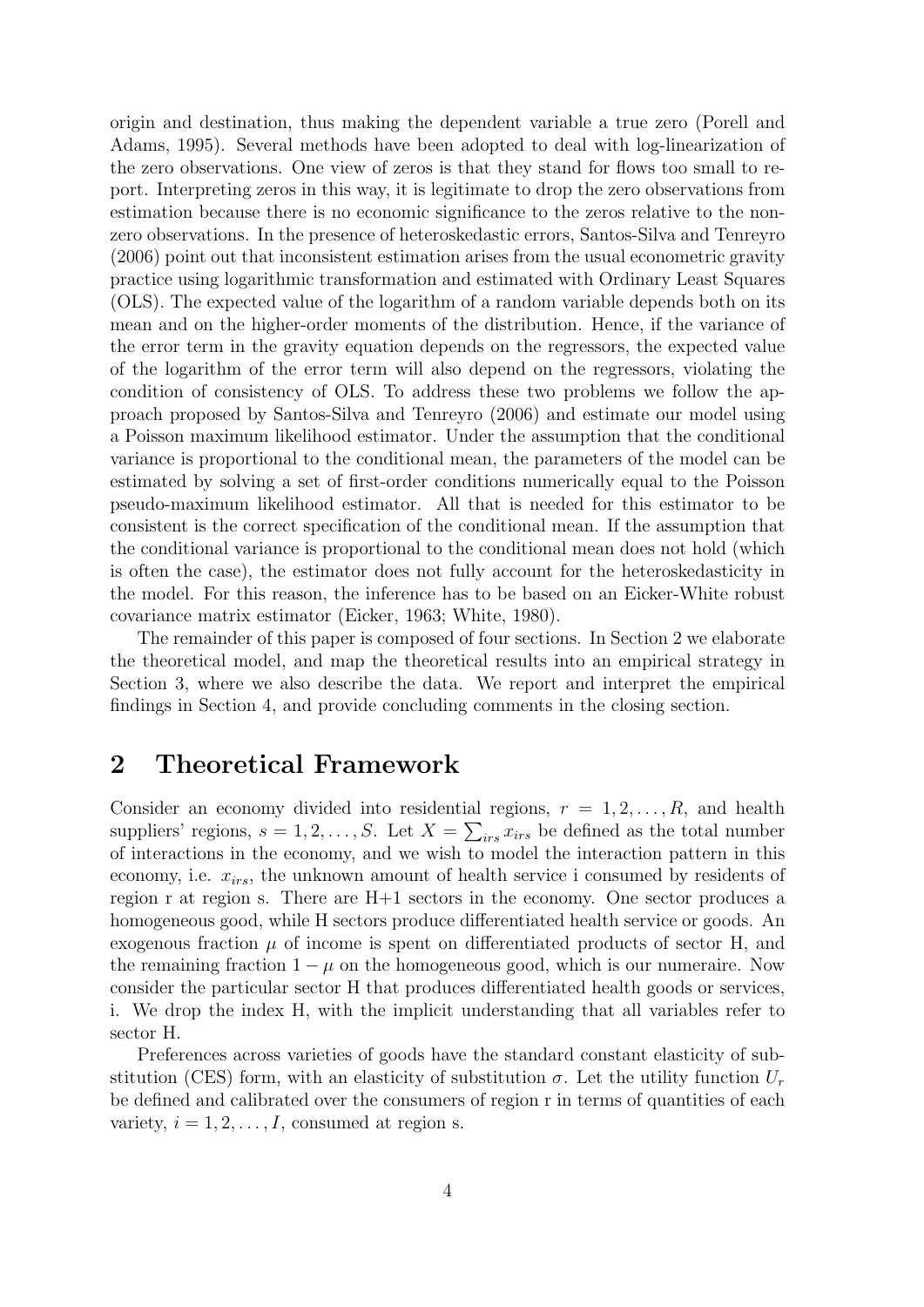$$
U_r = \left(\int_s \int_i x_{irs}^{\frac{\sigma - 1}{\sigma}} dids\right)^{\frac{\sigma - 1}{\sigma}},\tag{1}
$$

where  $x_{irs}$  stands for the amount of health service or good, i, consumed by residents of region r at region s. We assume monopolistic competition in the health sector so that each variety of the differentiated good is produced or supplied by only one firm. The price index in the differentiated health sector for region s is:

$$
P_s = \left(\int_s \int_i p_{is}^{1-\sigma} dids\right)^{\frac{1}{1-\sigma}}.\tag{2}
$$

Let  $y_r$  be the income of region r, which equals its expenditure level. Given the total demand  $\mu y_r$  on h in region r, the region r demand for each variety is given by:

$$
x_{irs} = \mu y_r p_{is}^{-\sigma} P_s^{\sigma - 1}.
$$
\n
$$
(3)
$$

Assume that the maximum optimum utility,  $U_r^*$ , emerging from the utility maximization will exceed the observed utility  $U_{ro}$  emerging from the observed flows  $x_{irso}$ . Thus, we investigate the entropy approach (Roy, 2004) to cope with this divergence. Let E be the number of ways that the observed number  $X_{iso} = \sum_{r} x_{irso}$  of distinct good i ordered at each region s may be allocated to consumer regions r in groups  $x_{irso}$  times the number of ways the total of distinct goods orders  $X_{ir} = \sum_{s} x_{irs}$  made from region r may be arbitrarily allocated to each of the  $N_r$  consumers there.

$$
E = \frac{\prod_{is} X_{iso}!}{\prod_{r} x_{irs}!} \times \prod_{ir} N_r^{X_{ir}}.
$$
\n
$$
(4)
$$

The natural logarithm of Equation  $(4)$  is taken, the Stirling approximation<sup>1</sup> applied, and constant terms omitted. The entropy E then comes out as:

$$
E = -\sum_{irs} x_{irs} [ln(\frac{x_{irs}}{N_r}) - 1]. \tag{5}
$$

The maximization of Equation (5) is constrained by the model flows being induced to conform with certain aggregate base period quantities. If we have the total utility  $U<sub>o</sub>$  based on the observed orders in all demand regions r, the following behavioral constraint is applied:

$$
\sum_{r} U_r^* = U_o. \tag{6}
$$

Let consumers of the differentiated product travel from their home region r to consumption region s to buy or consume the product, absorbing themselves the transport cost of iceberg type. Namely,  $\tau_{rs}$  units of  $x_{irs}$  have to be bought by consumers of region r from suppliers of region s in order to obtain one unit of the differentiated product. Thus,  $\tau_{rs}$  stands for the average cost of travel between r and s, and  $\tau_o$  is the average generalized cost of travel over the entire economy. Reproducing the observed average generalized cost of travel  $\tau_o$  in terms of the interzonal average cost, yields:

<sup>&</sup>lt;sup>1</sup>The Stirling approximation is given by  $x! = x(lnx - 1)$ .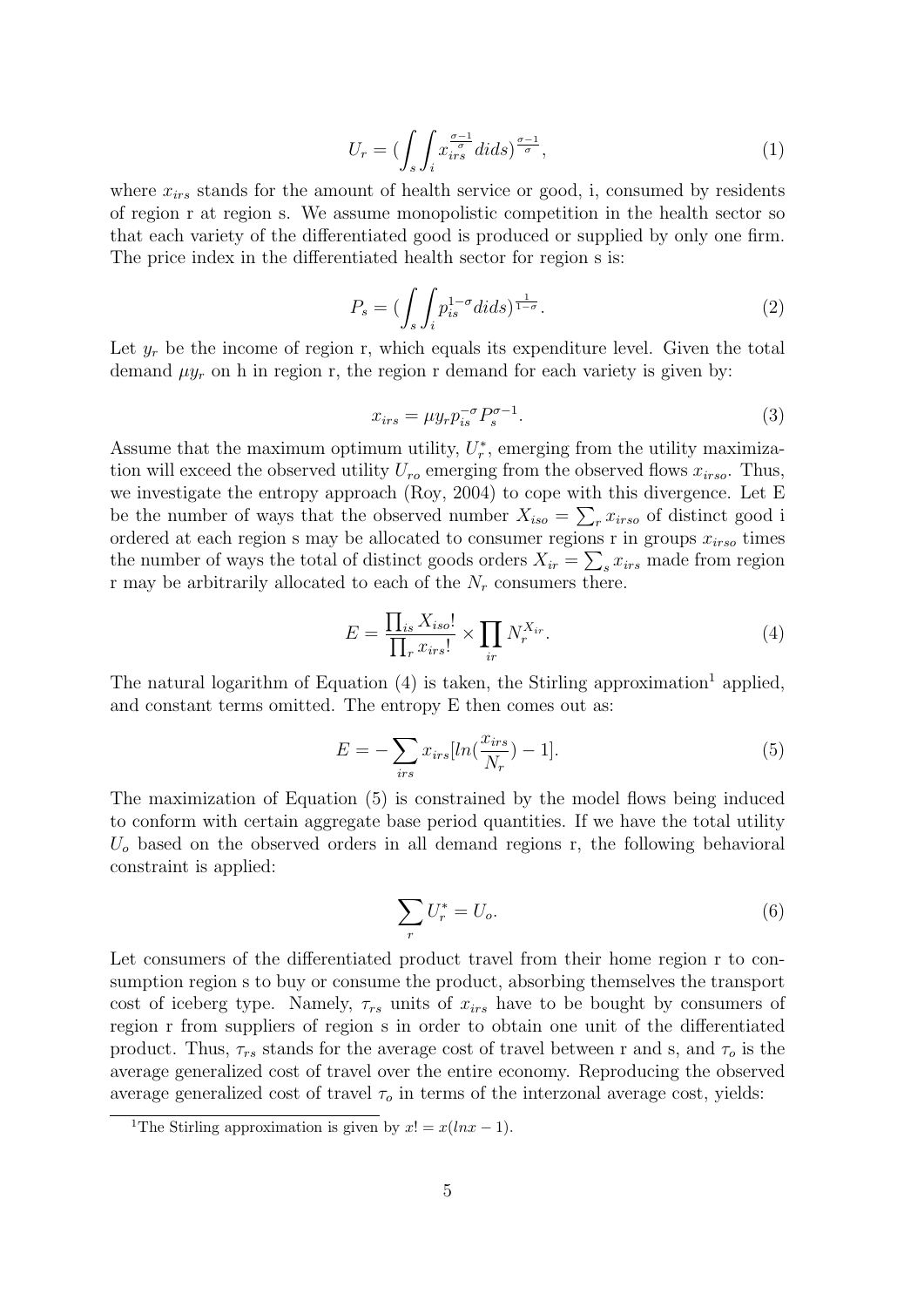$$
\sum_{rs} x_{irs}\tau_{rs} = X\tau_o. \tag{7}
$$

Maximize Equation (5) subject to Equation (6) with multiplier  $\lambda$ , and Equation (7) with multiplier  $\beta$  to obtain:

$$
x_{irs} = N_r e^{\frac{\lambda \frac{\sigma}{\sigma - 1} U_r^*}{x_{irs}} + \beta \tau_{rs}}.
$$
\n
$$
(8)
$$

Substituting Equation (3) into Equation (8), and imposing that the predicted total interaction flow/volume leaving each origin should equa l the observed value, i.e.  $\sum_{r} x_{irs} = X_{iso}$ , Equation (8) then becomes:

$$
x_{irs} = \frac{X_{iso} N_r e^{\alpha(\frac{p_{is}}{P_s})^{\sigma} + \beta \tau_{rs}}}{\sum_r N_r e^{\alpha(\frac{p_{is}}{P_s})^{\sigma} + \beta \tau_{rs}}},\tag{9}
$$

which has a form similar to a conditional logit model (probabilistic demand function) and where  $\alpha = \lambda \frac{\sigma}{\sigma - 1}$  $\frac{\sigma}{\sigma-1}$ , and  $\beta$  are parameters to be estimated. The parameters  $\alpha$ , and  $\beta$ reflect the perception of the destination´s attractiveness and distance as determinants of interactions by the residents of region r. The balance of total flows is ensured by  $X_{iso}/\sum_r N_r e^{\alpha(\frac{p_{is}}{P_s})^{\sigma}+\beta\tau_{rs}}$ . The variable  $(\frac{p_{is}}{P_s})^{\sigma}$  measures the quality of a health good or service i since the price of a specific health service relative to the price index of area s, weighted geometrically by the elasticity of substitution, gives an index performance of one good to another with a ratio chart. We expect  $\alpha$  to be positive, indicating that as area s increases in quality, the volume of interactions between r and s increase. Conversely, we expect  $\beta$  to be negative: as the economic distance between region r and region s increases, the volume of interaction between them decreases.

The standard form of the gravity model as presented in Equation (9) contains an independence from the irrelevant alternatives (IIA) property: the ratio of flows to any two destinations is independent of any other destination (Fotheringham, 1984). The IIA axiom may be modified to reflect interdependencies in spatial choice. If these interdependencies are introduced into the gravity model, the ratios of predicted flows to remaining suppliers will be affected by the choice of a particular health supplier region (Fotheringham, 1984). Problems with the IIA principle occur in other choice modeling contexts, see for example Anderson and van Wincoop (2003) on trade and de Mello-Sampayo (2009) on FDI location choices.

### 2.1 Competing Destinations Model

In general terms, destination areas are viewed as competing with each other for interaction and when a variable measuring such competition is included in the gravity framework, the resulting interaction models are known as competing destinations model (Fotheringham, 1983*a*). One possible measure of destination competition is the competition factor, a composite variable that attempts to capture the gravity of the competing destinations (see de Mello-Sampayo, 2007, 2009):

$$
c_{is} = \sum_{k \neq r,s} \alpha \left(\frac{p_{ik}}{P_k}\right)^{\sigma} / \beta \tau_{rk},\tag{10}
$$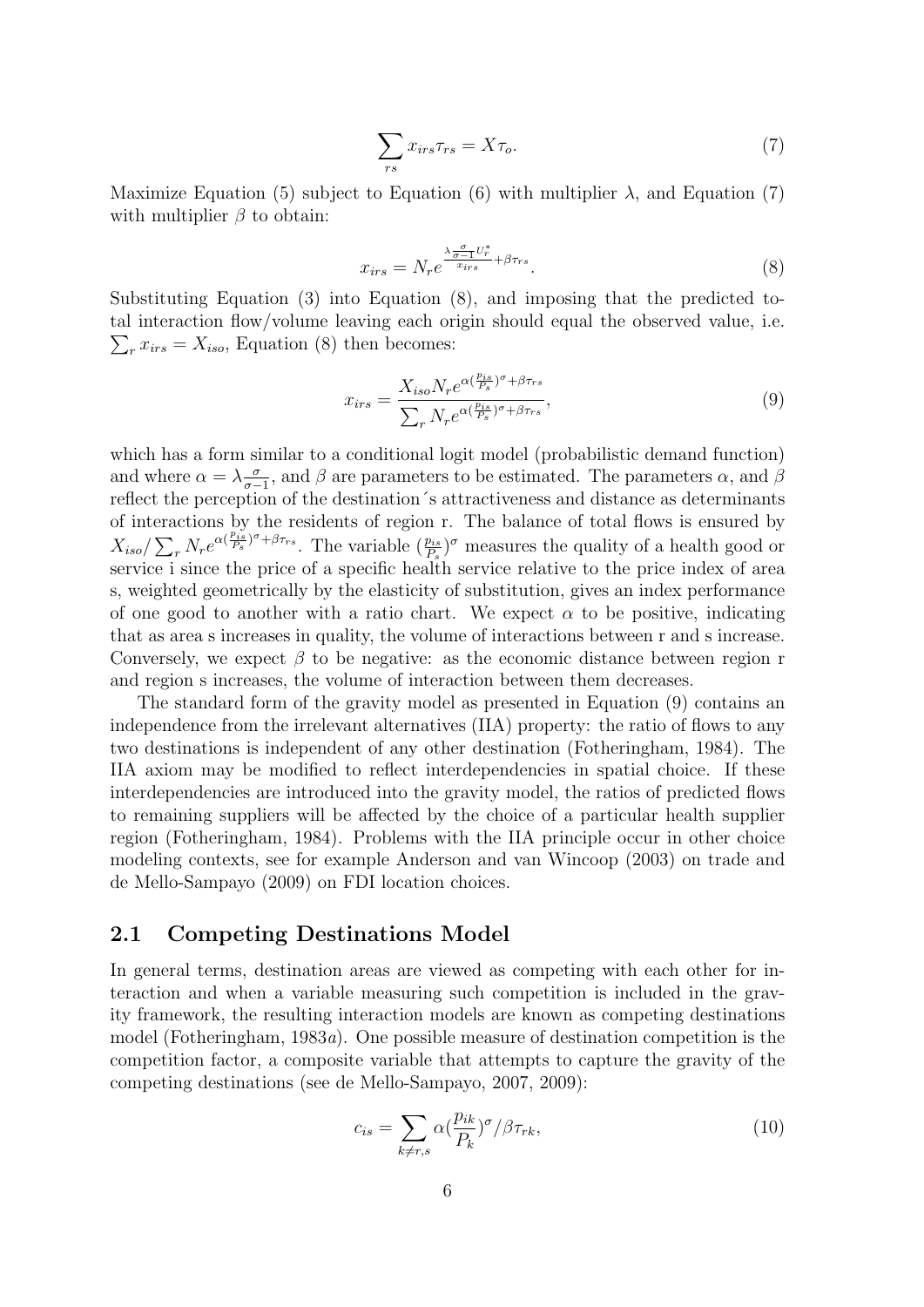where  $c_{is}$  is the sum, weighted by economic distance, of all other destinations' characteristics (except destination s) in attracting patient flows from r. The variable  $\frac{p_{ik}}{P_k}$ σ represents the attractiveness of destination k;  $\tau_{rk}$  represents the economic distance between origin r and destination k;  $\alpha$ , and  $\beta$  are defined as in the gravity model given by Equation (9). Often they are set to one in the competition formulation (Roy, 2004). The competing destinations version of the gravity model in Equation (9) is given by:

$$
x_{irs} = \frac{X_{iso} N_r e^{\alpha(\frac{p_{is}}{P_s})^{\sigma} + \beta \tau_{rs} + \gamma c_{is}}}{\sum_r N_r e^{\alpha(\frac{p_{is}}{P_s})^{\sigma} + \beta \tau_{rs} + \gamma c_{is}}},\tag{11}
$$

where  $\alpha$ ,  $\beta$ , and  $\gamma$  are parameters to be estimated. The parameters  $\alpha$  and  $\beta$  are given as in Equation (9). A negative value of  $\gamma$  demonstrates the presence of competition or congestion forces. The above model structure clearly represents a great step forward in recognition of interdependencies in spatial choice. Its main difference from the classic version stems from the fact that a competition factor encompassing the ability of third destinations to attract interaction flows is included as a dampening factor to patients flowing to any potential destination.

In the context of same type origin-destination gravity models, Fotheringham (1983*a*) proposed a potential accessibility measure:

$$
a_{is} = \sum_{k \neq r,s} \alpha \left(\frac{p_{ik}}{P_k}\right)^{\sigma} / \beta \tau_{sk},\tag{12}
$$

where  $a_{is}$  represents the accessibility of destination s in relation to all other destinations. The higher the quality in destinations k, and the closer these destinations are to s (i.e., the smaller is  $\tau_{sk}$ ), the lower is the flow expected from r to s since there is a spatial concentration of opportunities in the neighborhood of s. In this situation the access measure  $a_{is}$  models competition effects since it will be high but the flow low, so that this type of accessibility has a negative impact on flows if several areas with large masses are close to each other. Alternatively stated, it may model agglomeration effects if the higher the quality in destinations k, and the closer these destinations are to s, the higher is the flow expected from r to s since there is a spatial concentration of opportunities in the neighborhood of s. In this situation the access measure  $a_{is}$  will be high and the flow high, so that this type of "accessibility" has a positive impact on flows if several areas with large masses are close to each other.

Earlier studies that attempt to control for geographical patterns, Santos-Silva and Tenreyro (2006), Fabbri and Robone (2010), Deardoff (1998), although it is an atheoretic measure, use the variable remoteness to account for the hypothesis that larger distances to all other locations might increase bilateral flows between two locations. The variable remoteness is defined as the mean distance of each destination from all other destinations, weighted by the population of each HSA. The variable remoteness allows us to test the hypothesis that larger distances to all other locations might increase bilateral flows between two locations, other things being equal. According to evidence in the empirical literature on trade, this variable affects flows positively (see Deardoff (1998)). This point is clarified by Santos-Silva and Tenreyro (2006) when they notice that the most remote locations will tend to trade more between each other because they do not have alternative trading partners. This relative distance measure is based on the premise that the origins are also potential destinations, and is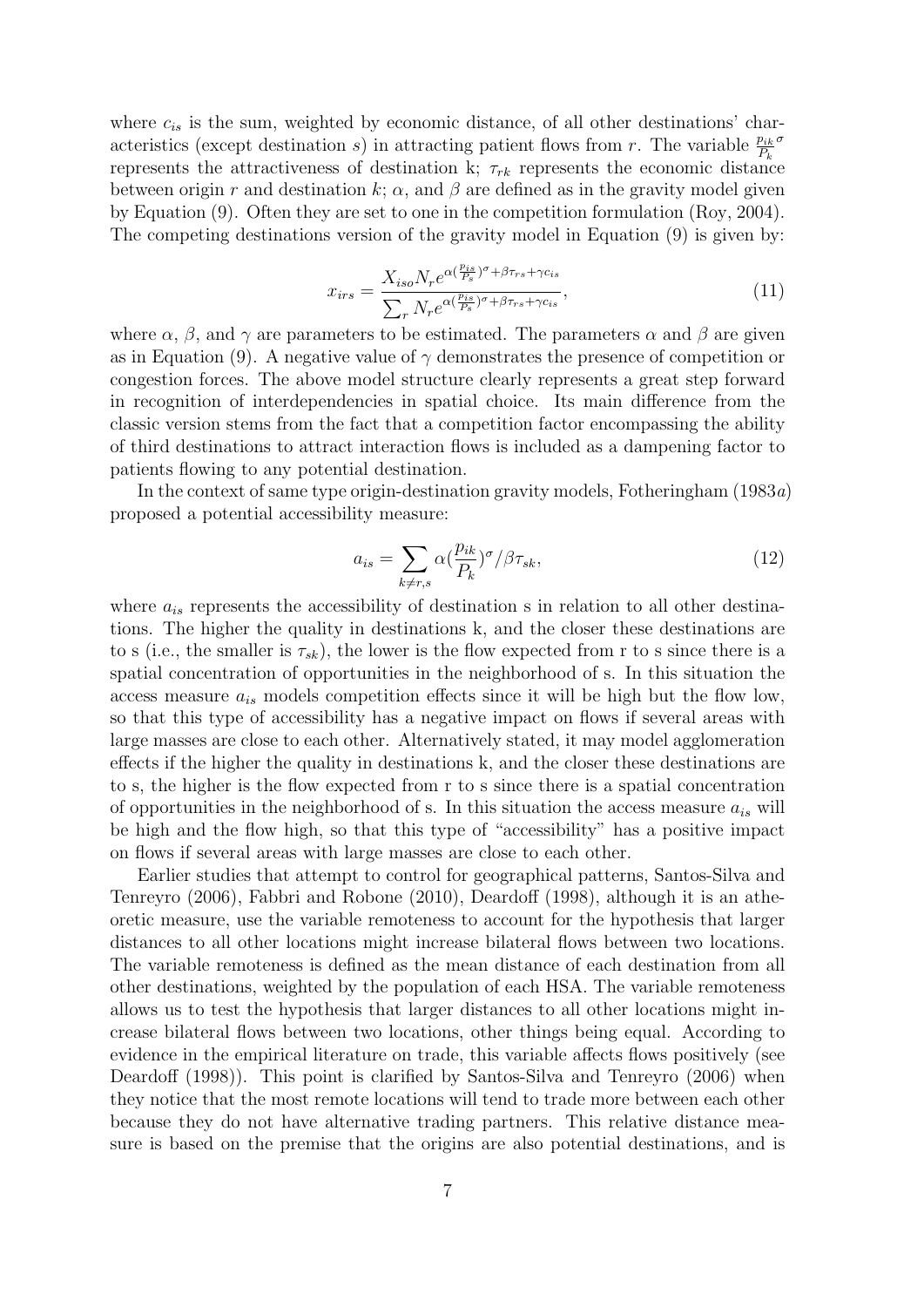beyond the scope of the present study, since it applies to gravity models where origins and destinations are both the same kind of unit. In this study the origins (areas of residence) differ from destinations (hospitals).

In health applications where origins and destinations are not of the same type, Congdon (2001) replaced the attractiveness of destinations and distance terms of the standard gravity model in Equation (8) by a function in relative accessibility. This relative accessibility amounts to a distance-weighted supply measure (for a given supply more distant hospitals are down weighted) or equivalently a supply-weighted distance measure (of two equally distant hospitals the one with the larger supply will receive larger patient flows). In particular, the introduction of this form of accessibility means that the IIA property no longer holds and that the ratios of predicted flows to remaining hospitals are affected by the closure of a particular unit or the opening of a new one. However, competition effects between nearby hospitals are not represented directly in this form of relative access measure, and it may not appropriate to combine separate access, distance and hospital mass terms in a single model.

## 3 Empirical Application

We analyze patient mobility across state-owned hospitals in Texas using data on hospital admissions that occurred during the year 2006. Patient flows are reported in the Texas Inpatient Public Use Data File (PUDF) provided by the Texas Department of State Health Services (DSHS). In the reference year, Texas is partitioned into 9 stateowned mental hospitals (SMH) with the corresponding hospital service areas (HSA) with a total resident population of 3.83 million. HSA are local health care markets for hospital care. An HSA is a collection of ZIP codes whose residents receive most of their hospitalizations from the hospitals in that area. HSAs were defined by assigning ZIP codes to the hospital area where the greatest proportion of their Medicare residents were hospitalized. In Figure 1, Texas is divided into 8 HSA, but our data are disaggregated into 9 SMH, since we also analyze Kerrville State Hospital, which offers statewide Forensic Services. Table 1 lists the counties served by each SMH.

(Insert Figure 1 here)

(Insert Table 1 here)

We focus our empirical work on the model's predictions concerning the determinants of the cross-county variation in choosing a particular SMH. The conditional logit model as given by Equation (11) for the matrix of patient flows,  $h_{rs}$ , from county r to hospital s may be specified in terms of Poisson sampling (Guimaraes, Figueiredo and Woodward, 2003):

$$
h_{rs} \sim \text{Poisson}(\mu_{rs}), \ r = 1, 2, \dots, 254; \ s = 1, 2, \dots, 9,
$$
\n<sup>(13)</sup>

where the Poisson mean is predicted by:

$$
\widehat{\mu}_{rs} = k \text{ ALOS}_s \text{ FS}_s \text{ D}_{rs} \text{ ADJ}_{rs} \text{ HSA}_{rs} \text{ CF}_{rs},\tag{14}
$$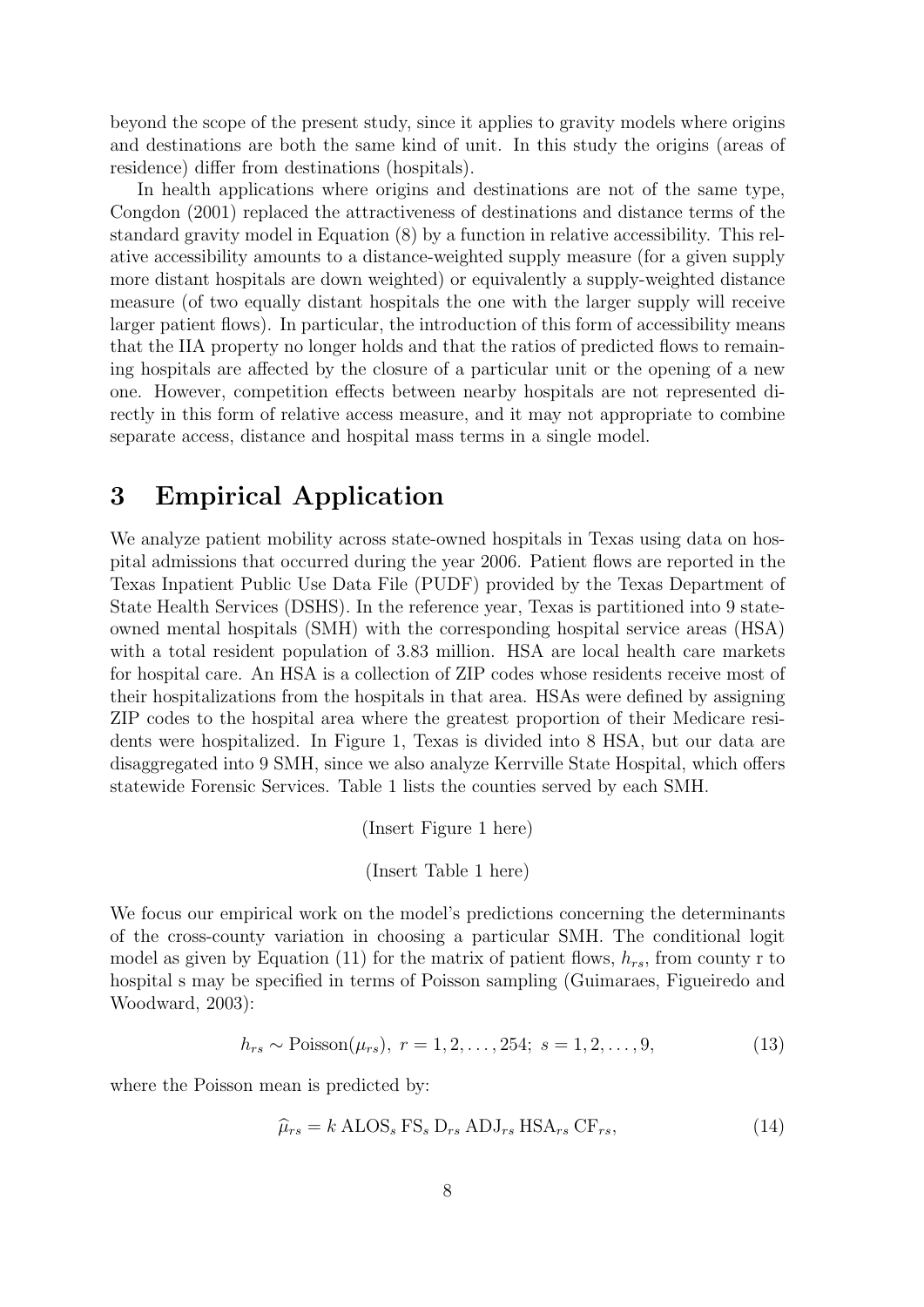with the exposure variable as the population in county r,  $POP<sub>r</sub>$ , which indicates the number of times the event could have happened. The dependent variable,  $h_{rs}$ , is the number of patients admitted to hospital that flow from each county of origin, r, to each possible SMH of destination, s; k is an overall constant;  $\text{ALOS}_s$  represents average length of stay in hospital s;  $FS_s$  is a dummy variable that indicates if the SMH provides forensic services;  $D_{rs}$  represents road distance between r and s;  $ADJ_{rs}$ is a dummy variable that indicates if county r has a border with the county where SMH is located;  $HSA_{rs}$  is a dummy variable that indicates if county r belongs to the SMH's HSA; and  $CF_{rs}$  is the competition factor or an index that yields the gravity faced by SMH s in attracting patients from r.

The benchmark model, given by equation (14), will be used primarily to test the validity of the gravity model as a relevant empirical framework for patient flows. Equation (14) provides a suitable testing ground for the competing gravity model because it groups the variables in (14) so as to match the terms of equation (11). In fact, POP<sub>r</sub>, the exposure variable used in Equation (14), proxies  $N_r$  in equation (11). We can think of road distance, adjacency, and HSA in (14) to account for the economic distance between the county and the SMH. The variables proxying for SMH services' quality are ALOS and provision of forensic services. The remaining variable in equation (14), the competition factor, accounts for the competition exerted by alternative destinations. We will replace the  $CF_{rs}$  in equation (14) with the accessibility measure variable,  $AM_s$ , to fully test the competition-agglomeration hypothesis.

Further below, instead of using population as the exposure variable, we will add counties' population and income per capita to equation (14) as factors determining the push factors of the residential areas. We will also add HSA's population and average income per capita as factors determining the pull factors of the SMH. Population indicates the market demographic size of the county. This variable enters the model as a push factor when referred to the counties of origin,  $POP_r$ , and a pull factor when referred to the HSA, POP<sub>HSA</sub>. We consider estimated population by county for the year 2006, provided by DSHS Center for Health Statistics. If we assume that the hospital utilization rate does not vary with the market demographic size, then population proxies the internal demand for hospital admissions arising at a given SMH. We expect that the larger this demand the greater the possibility of reaching scale economies in hospital production and that risk sharing among the patients should lead to economies of scale in insurance cost. This implication has found empirical support in the analysis of Wholey, Feldman, Christianson and Engberg (1996). Because of such scale effects, patients enrolled in larger HSAs are, other things being equal, more likely to receive high quality specialized mental hospital care. Therefore, our case study is particularly well suited to conducting an empirical test for the presence of scale effect due to the size of population. If there are scale effects, we expect that the larger the HSA population the larger the inflow of patients. If we reject the scale effects, we expect a negative effect due to the problem of shortage of state hospital beds in larger HSAs (Torrey, Kennardm, Eslinger, Lamb and Pavle, 2010).

Income per capita enters the model as a push factor when referred to the counties of origin,  $Y_r$ , and a pull factor when referred to the HSA,  $Y_{HSA}$ . The variable income per capita is measured as the after-tax income per capita available on average to individuals living in a given county. It is estimated using data from U.S. Census Bureau.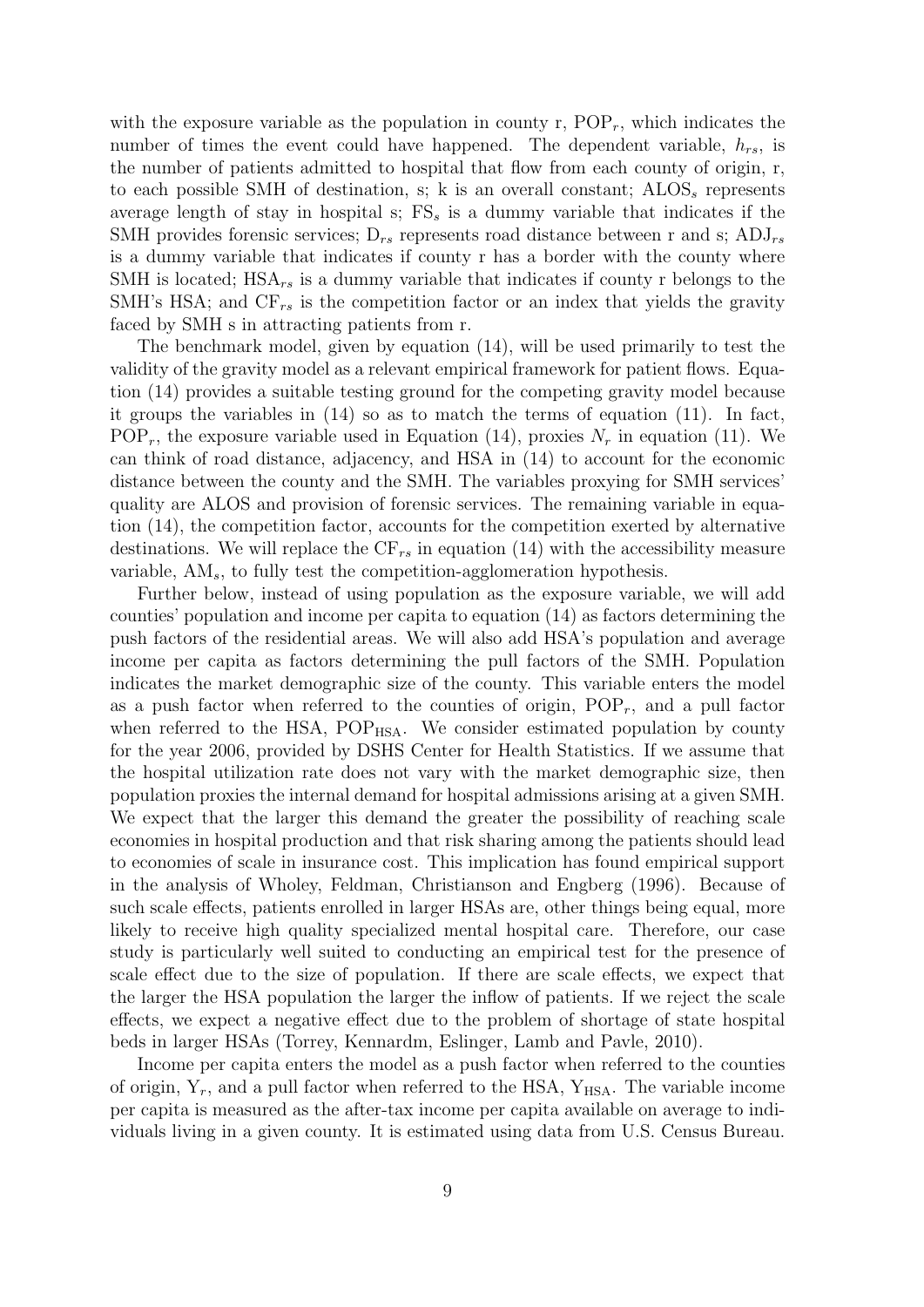In the literature on hospital choice, income is shown to positively affect mobility, i.e. richer individuals are able to choose destinations further away. In our aggregate spatial interaction modeling, average income per capita is likely to capture broadly defined socio-economic factors operating at each county and HSA. Since people in low income or poverty levels are associated with several lifetime mental disorders (Bassuk, Buckner, Perloff and Bassuk, 1998), we expect to observe a negative relationship between counties' income per capita and patient flows to SMH. Conversely, we expect to observe, *ceteris paribus*, better quality of care in richer HSAs and therefore an emergent pattern of patient flows moving to richer HSAs.

We are interested in analyzing the effects on patient flows of some SMH specific variables. The regressors included in our specification are proxies capturing the broad concept of quality in the supply of hospital care. These variables enter the model as pull factors (i.e. referred to the SMH of destination). We included the average length of stay in hospitals,  $ALOS<sub>s</sub>$ , that is often used as an indicator of quality of care and efficiency in hospitals (Thomas, Guire and Horvat, 1997, Borghans, Kleefstra, Kool and Westert, 2012). All other things being equal, a shorter stay will have a positive effect on flows of patients. The source of this variable is the DSHS Center for Health Statistics Utilization Review: Specific Inpatient Procedures by Texas Hospital Referral Region Reports on Health Maintenance Organizations (HMO) (Guide to Texas HMO Quality: 2006).

We also analyzed the provision of forensic services,  $\text{FS}_s$ , of Texas' SMH. According to DSHS, the forensic population in SMHs is increasing. The role of the SMH in the treatment of forensic patients has expanded in recent years as some SMHs have experienced a significant increase in the number of forensic patients they serve. A forensic patient is one who is admitted to an SMH by judicial order because he or she has been determined unfit to stand trial or found not guilty by reason of insanity. Forensic commitments generally involve longer lengths of stays in the SMHs. All other things being equal, the provision of forensic services will have a positive effect on flows of patients.

#### (Insert Table 2 here)

In the following subsections we discuss the variables used to proxy the separation factors between counties and SMHs and to characterize the geographical pattern of patients' flows. Table 2 provides some descriptive statistics for the regressors included in the empirical application.

#### 3.1 Separation Factors

The gravity model emphasizes the significance of separation factors in determining the pattern of the economic interactions flows (Fujita, Krugman and Venables, 1999). Very often in empirical applications the physical distance between economic centers is used to proxy the separation factors in the gravity model (Santos-Silva and Tenreyro, 2006, Fabbri and Robone, 2010, Congdon, 2001).

The separation factors between each county and SMH have been calculated as the "road distance" and the "driving time" between the counties' centers required to travel from one county to a SMH. The "road distance" and the "driving time" between the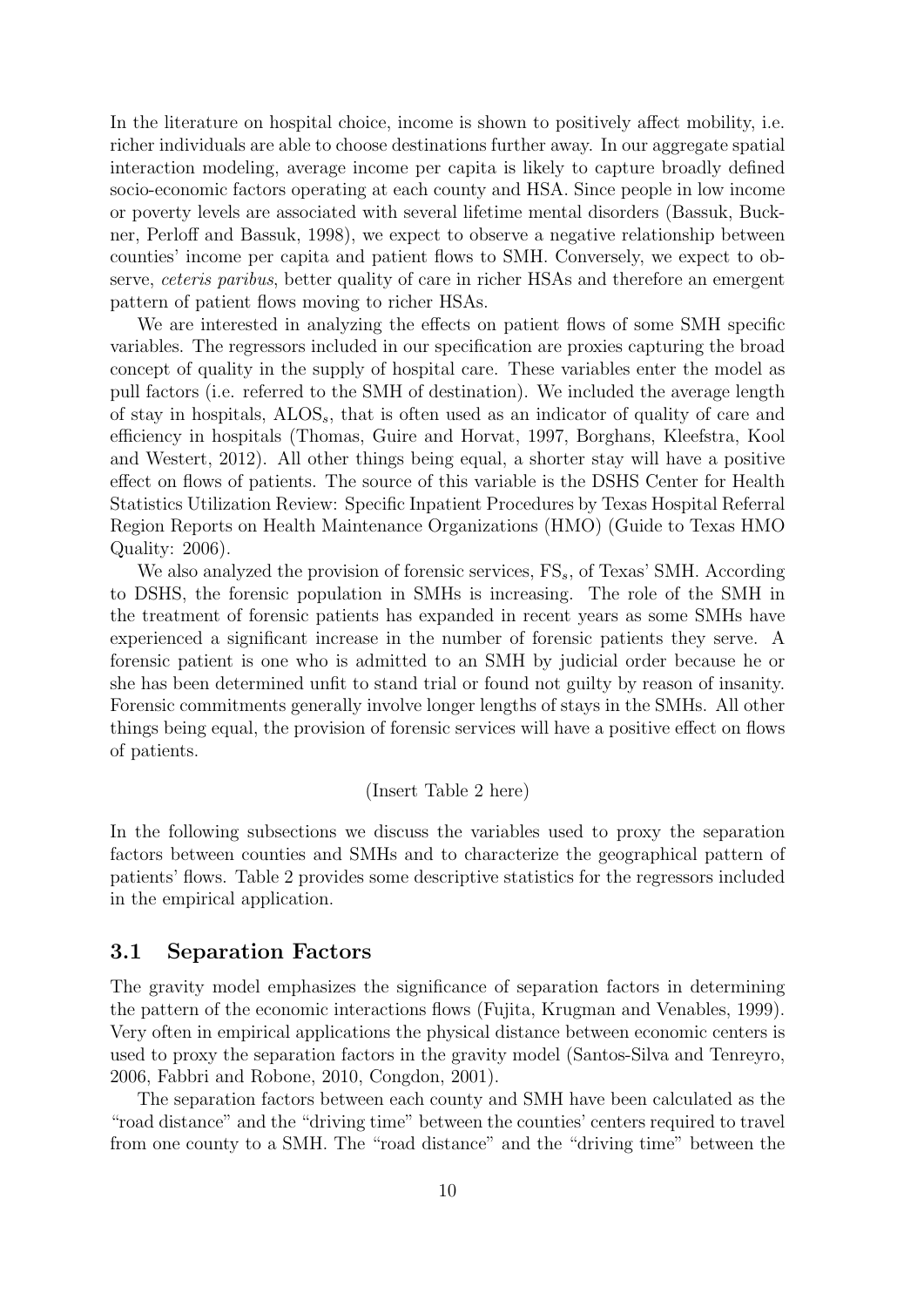county's center and the SMH were constructed from Google Maps. We assume that patients used the driving directions by car suggested by Google Maps. Google Maps use speed limits provided by data providers, which generally obtain the information from road signs or public records. The variables were expressed in kilometers and minutes, respectively. Other things being equal, road distance,  $D_{rs}$ , should capture the deterrence effect on patient flows due to direct and indirect cost of mobility.

Adjacency,  $ADJ_{rs}$ , is a dummy variable assuming a value of 1 when the county of origin and destination share a border, and 0 otherwise. This variable is often included in the gravity models as a flow facilitator. Another measure of separation has been adopted in our analysis. We considered a dummy variable assuming a value 1 when the county belongs to the same local health care markets for hospital care,  $HSA_{rs}$ , and 0 otherwise. This variable is intended as a control for the presence of institutional factors that positively affect patient mobility to the corresponding SMH.

#### 3.2 Geographical Patterns

To control for geographical patterns, we use the competition factor as given by Equation (10), and a potential accessibility measure, as proposed by (Fotheringham, 1983*a*), see Equation (12). The competition factor,  $CF_{rs}$ , is a composite variable that seeks to capture the gravity of the competing destinations (de Mello-Sampayo, 2009) and it is the sum, weighted by economic distance of all other SMHs' characteristics (except SMH  $s$ ) in attracting patients flows from each county. The potential accessibility measure, AM<sub>s</sub>, represents the accessibility of destination s in relation to all other destinations. This type of access measure may model competition and agglomeration effects.

To proxy the SMH's overall quality in attracting patients'flows, we used average charge per patient relative to SMH's average price provided by the Texas DSHS. Decision makers observe and decide the viability, utility, and characteristics of health care goods and services only after using those products or services. Thus, the quality of health care good or service can only be ascertained upon their consumption. In such cases, a drop in price is often interpreted by the prospective consumer as a drop in quality or utility of the product or service. Indeed, it is possible for the demand curve for medical care to be upward sloping, even though medical care is a non-inferior good, a relationship that has some empirical support (Hoi and Robson, 1981, Hau, 2008, Dusansky and Cagatay, 2010). Relative price of health goods or services is thus, a good indicator of quality in SMH services. Further, relative price is correlated with the variable used in this study to analyze the quality of the Texas SMH (ALOS) and so is arguably able to capture the overall characteristics of the SMH. However, in order to avoid multicollinearity problems, the relative price and "driving time" will be used only to compute the competition factor and the accessibility measure.

## 4 Results

The results are presented for two separate cases. In the first case, presented in Table 3, the gravity equation as given by Equations (13) and (14) is estimated with counties' population as the exposure variable. The case where counties' population and income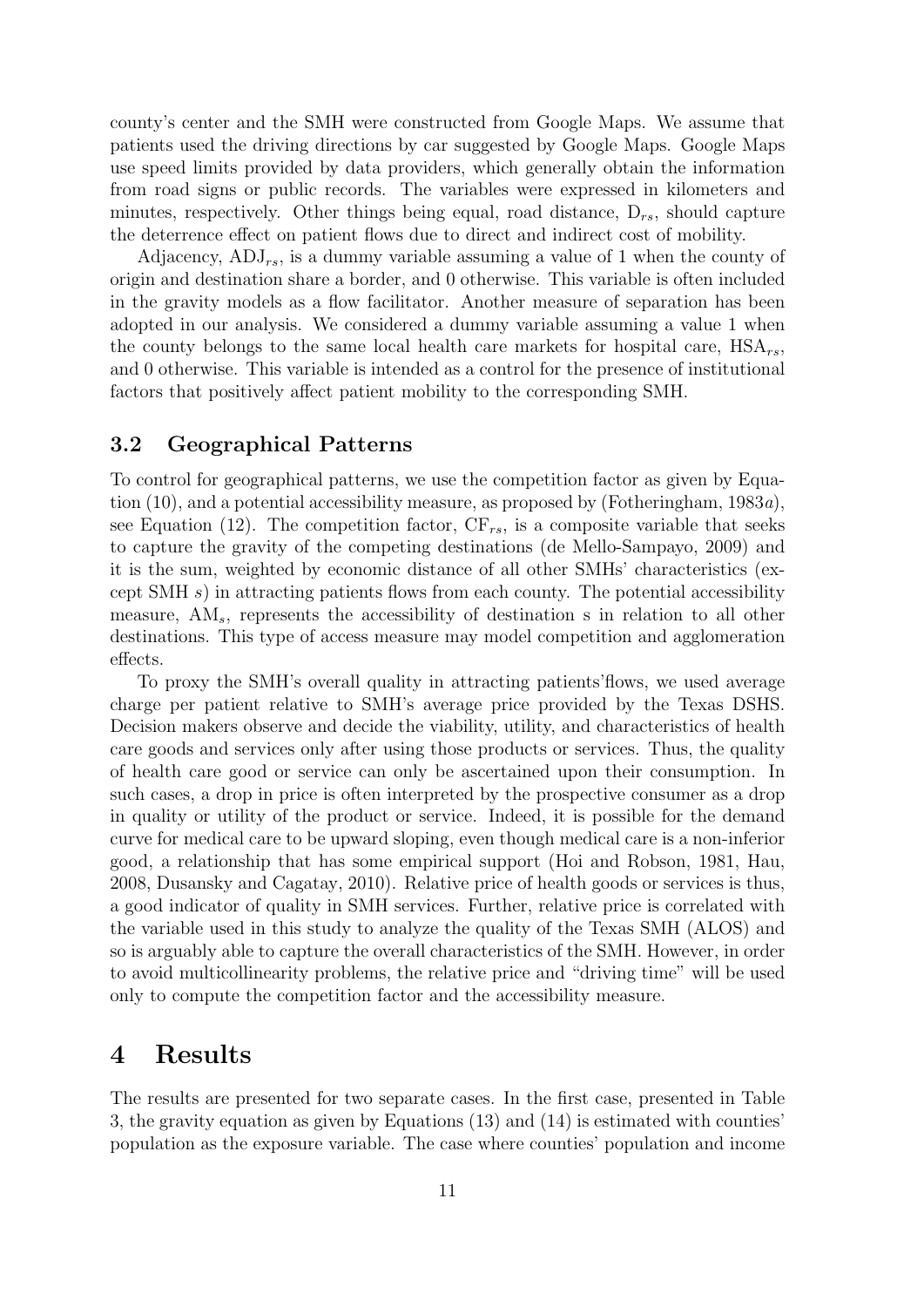per capita enter the gravity model as push factors of the residential areas, and HSA's population and average income per capita as pull factors of the SMH is then presented in Table 4.

#### (Insert table 3 here)

Table 3 is arranged into two main sections. The first is composed of columns  $(1)-(2)$ , which correspond to the random effects poisson model estimation, and the other composed of columns  $(3)$ – $(4)$ , which correspond to the population average poisson model estimation. As seen in Table 3, for every Poisson model, according to the Wald test the overall significance of the regressors is not rejected at the 1% significance level. The random effects specification is also not rejected with a highly significant likelihood ratio (LR) test. Columns (2) and (4) present the results for the estimation of the gravity equation when the competition factor,  $CF_{rs}$ , in columns (1) and (3) is replaced by the accessibility measure variable,  $AM<sub>s</sub>$ , to test the competition-agglomeration hypothesis. The coefficient estimates all have the correct signs and are significant in columns (1) and (3) with the exception of adjacency,  $ADJ_{rs}$ , which is not significant in column (3). In columns (2) and (4) the coefficient estimates all have the expected sign. However, the accessibility measure variable,  $AM_s$ , is not significantly different from zero in either column, and adjacency,  $ADJ_{rs}$ , is not significant in column (4).

The results of the population average poisson model (column 3) suggest that, at sample means, changes in ALOS negatively affect the patient flows to SMH by 0.9, whereas the positive effect of provision of forensic services is approximately 0.8. Changes in distance negatively affect the patient flow to SMH by 0.6, adjacency positively affects by 0.2, and the HSA positively affects the patient flow by 2.5. Supported by the model's predictions, in this econometric application the competition factor,  $CF_{rs}$ , negatively affects the patient flows by 5.3.

Under the hypothesis of competition-agglomeration (columns 2 and 4), the data predict that at the sample means, the negative effect of variations in ALOS on the patient flow to SMH is approximately 0.7, whereas the positive effect of provision of forensic services on the patient flows is approximately 0.3. Changes in distance negatively affect the patient flow to SMH by 0.5, adjacency positively affects by 0.1, and the HSA positively affects the patient flow by 2.6. The patient flow to SMH is negatively affected by variations in the accessibility measure variable,  $AM_s$ , by 0.02 which suggests that the access measure models competition effects.

It is worth noting that although the qualitative response of patient flows to the different explanatory variables is similar, the quantitative impact differs under the two different geographical pattern variables. This discrepancy is explained not only by differences in the specification of the respective variable, but also by the underlying assumptions of each model. Therefore, the quantitative results obtained for each specification do not lend themselves to direct comparison. In fact, as opposed to the accessibility measure under the competition-agglomeration hypothesis, the competition factor is capturing the gravity of alternative SMHs. What can be drawn from the similarity of the qualitative results is that the predictions of the analytical model developed earlier are robust to both specifications.

(Insert Table 4 here)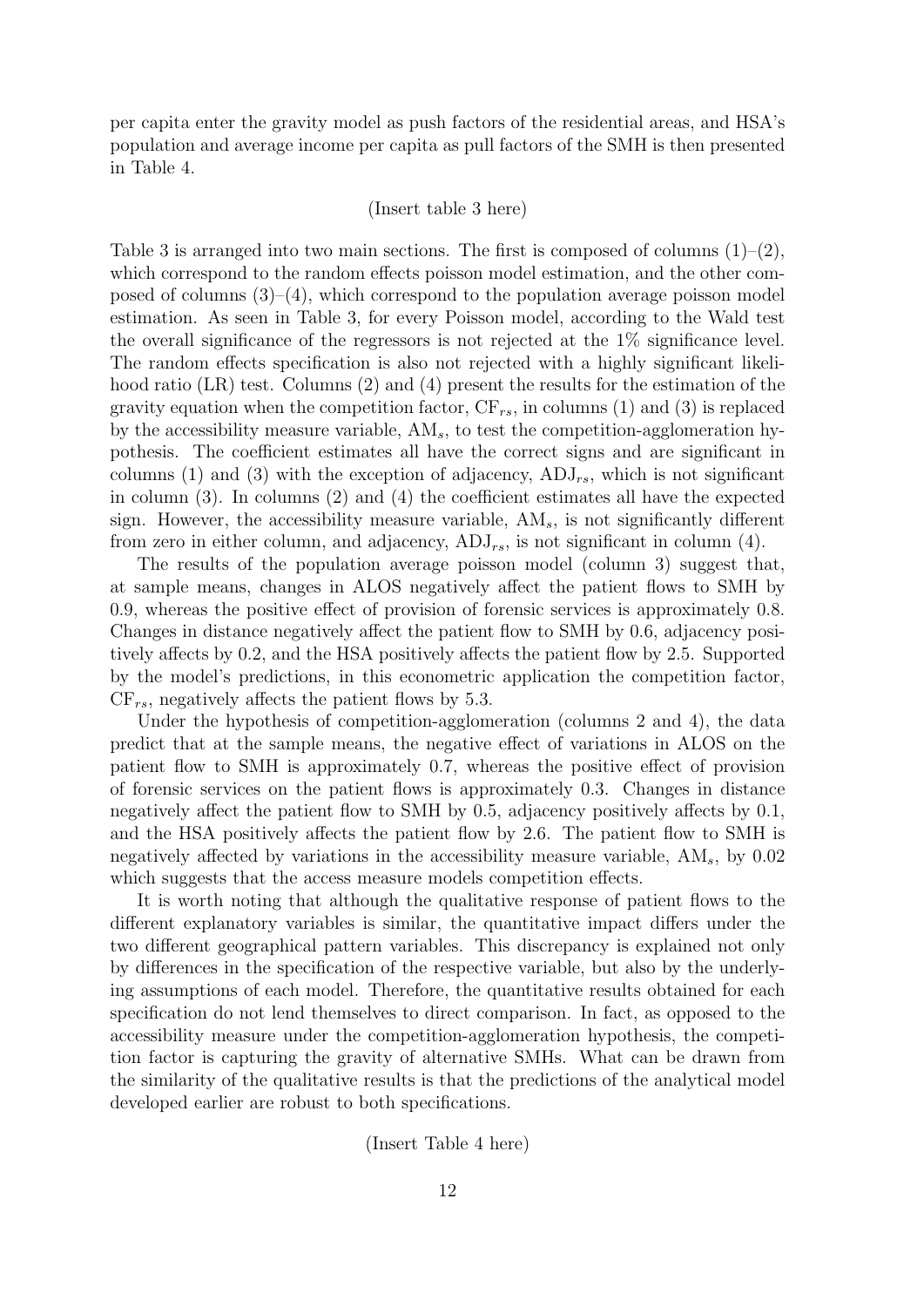Table 4 presents the results when we add to equation (14) counties' population and income per capita as push factors of the residential areas, and HSA's population and average income per capita as pull factors of the SMH. Table 4 is arranged into two main sections. The first is composed of columns  $(1)-(2)$ , which correspond to the random effects poisson model and the other composed of columns  $(3)-(4)$ , which correspond to the population average poisson model. The results of the model with the competition factor,  $CF_{rs}$ , characterizing the spatial pattern, is presented in columns (1) and (3) and with the accessibility measure variable,  $AM_s$ , to test the competitionagglomeration hypothesis, is presented in columns (2) and (4). Under both spatial patterns' characterizations we do not reject the overall significance of the regressors with the Wald test and we do not reject the random effects specification with a highly significant LR test.

The estimates of the gravity model under both spatial patterns' characterizations suggest, as expected, a positive and significant coefficient for counties' population, and since in our aggregate spatial interaction modeling, average income per capita is proxying socio-economic factors operating at each county, a negative and significant coefficient for the counties' income per capita is suggestive that low-income individuals are more likely to be the patients admitted in SMH's services. With regard to the variables that make up the push factors in the model, namely HSA's population and average income per capita, the results vary with the two spatial patterns' variables. Under the population average model estimation, when using the competition factor to characterize the geographical pattern (column 3), changes in HSA's population negatively affects the patients' flows by 0.5. This result does not give support to the presence of scale effect due to the size of population. However, the coefficient estimate for the HSA's population has the expected sign, but it is not significantly different from zero when using the accessibility measure to characterize the geographical pattern. HSA's income per capita positively affects, as expected, the patients' flow to SMH by 0.7. This estimated income effect is lower than under the accessibility measure's model, which stands at 1.3. For both spatial patterns' characterization, there is a pattern of patient flows to SMH in richer HSA, so as to get better quality of care in richer HSA.

At the sample means, we observe that when using the competition factor to characterize the geographical pattern (column 3), the patients' flow to SMH is affected negatively by the change in ALOS by around 0.5, and positively by the provision of forensic services by around 0.7. On the other hand, with respect to the spatial factors, the patient flow is negatively affected by the road distance and the competition factor and positively by the adjacency and HSA by around 0.7, 4.5, 0.03, and 2.6, respectively. When using the accessibility measure to characterize the geographical pattern (column 4), though not significant, ALOS, forensic services, adjacency, and the accessibility measure have the expected signs.

With respect to the variables that make up the geographical pattern in the model, namely competition factor and accessibility measure, the coefficient of the competition factor is significantly higher and different from zero. The estimated negative effect of the competition factor on patient flows reflects the fact that the higher the quality and the better localized the concurrent SMH, the fewer inflows one expects to occur to a particular SMH. The result by which the accessibility measure affects patient flows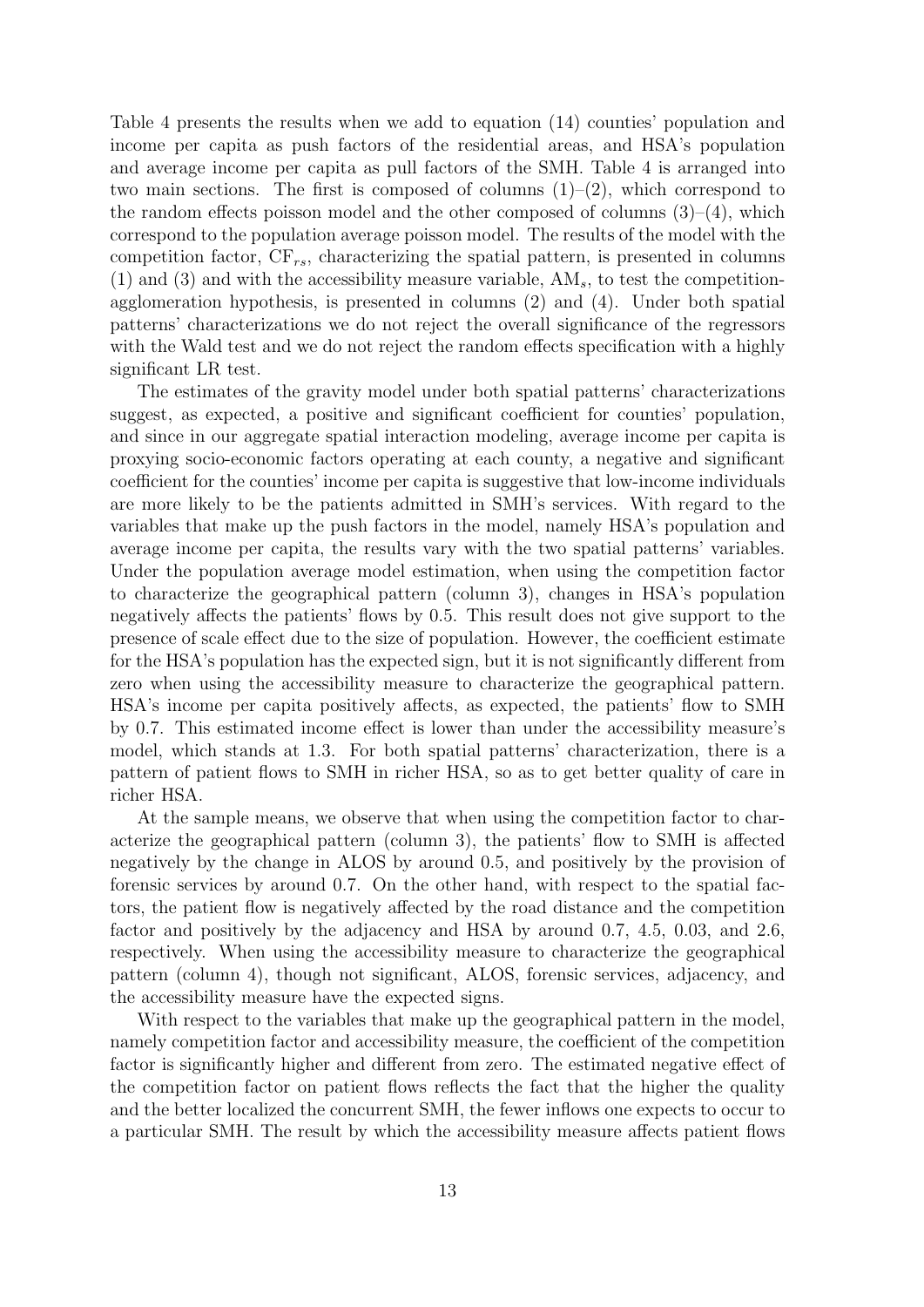negatively is explained by the fact that the more accessible one SMH is to another raises the competition between SMH and the fewer inflows of patients we observe. However, the remarkable feature of the present results is the strong impact of the competition factor. The relevance of such a result in the present context is that, by highlighting the importance of the gravity of alternative SMH on patient flows, it lends overwhelming support to the analytical framework proposed in the first part of the paper.

## 5 Conclusion

This paper presents the micro-foundations for the gravity model with the aim of analyzing the flows of patients from their residential areas to the health service areas in a context of interdependence of the flows. With the goal of empirically testing the theoretical model, a discrete-variable econometric model that uses ALOS as the proxy for (the reciprocal) of the quality of hospital is estimated for a 2006 sample of US Texas counties' patient flows into SMHs. To control for the geographical pattern, we included in the gravity model a composite variable, the competition factor, capturing the gravity of alternative destinations. We also used an accessibility measure to test the competition-agglomeration hypothesis of alternative destinations.

The results of the econometric estimation suggest that the theoretical model can explain the patient flows from Texas' counties to SMHs under the hypothesis of interdependence of the flows. Indeed, as predicted, patient flows depend negatively on the ALOS, on road distance and on the gravity and accessibility of alternative SMH. Patient flows depend positively on the provision of forensic services, on adjacency, and on the institutional factors. By suggesting that patient flows depend not only on the push factors, pull factors and spatial factors but crucially on the geographical pattern, the overall empirical results corroborate the use of the competing-destinations of the gravity model.

Texas' patient flows are also found to be increasing in counties' population and HSA's income per capita, and decreasing in HSA's population and counties' income per capita. Thus, our results do not lend support to the presence of scale effects in SMHs due to the size of population. This result, combined with the negative effect of ALOS and with the positive effect of the provision of forensic services on patient flows, highlights the problem of caseload growth. One of the major problems associated with the growing forensic population is the longer lengths of stay. These longer lengths of stay and the overall increase in the forensic population has led to longer wait times and waiting lists at SMHs for forensic beds. Addressing all of these challenges to SMHs will require critical policy and fiscal decisions. One solution might be to reinforce the continuum of care or assisted outpatient treatment (Torrey et al., 2010), which requires selected seriously mentally ill persons to take medication under court order as a condition for living in the community.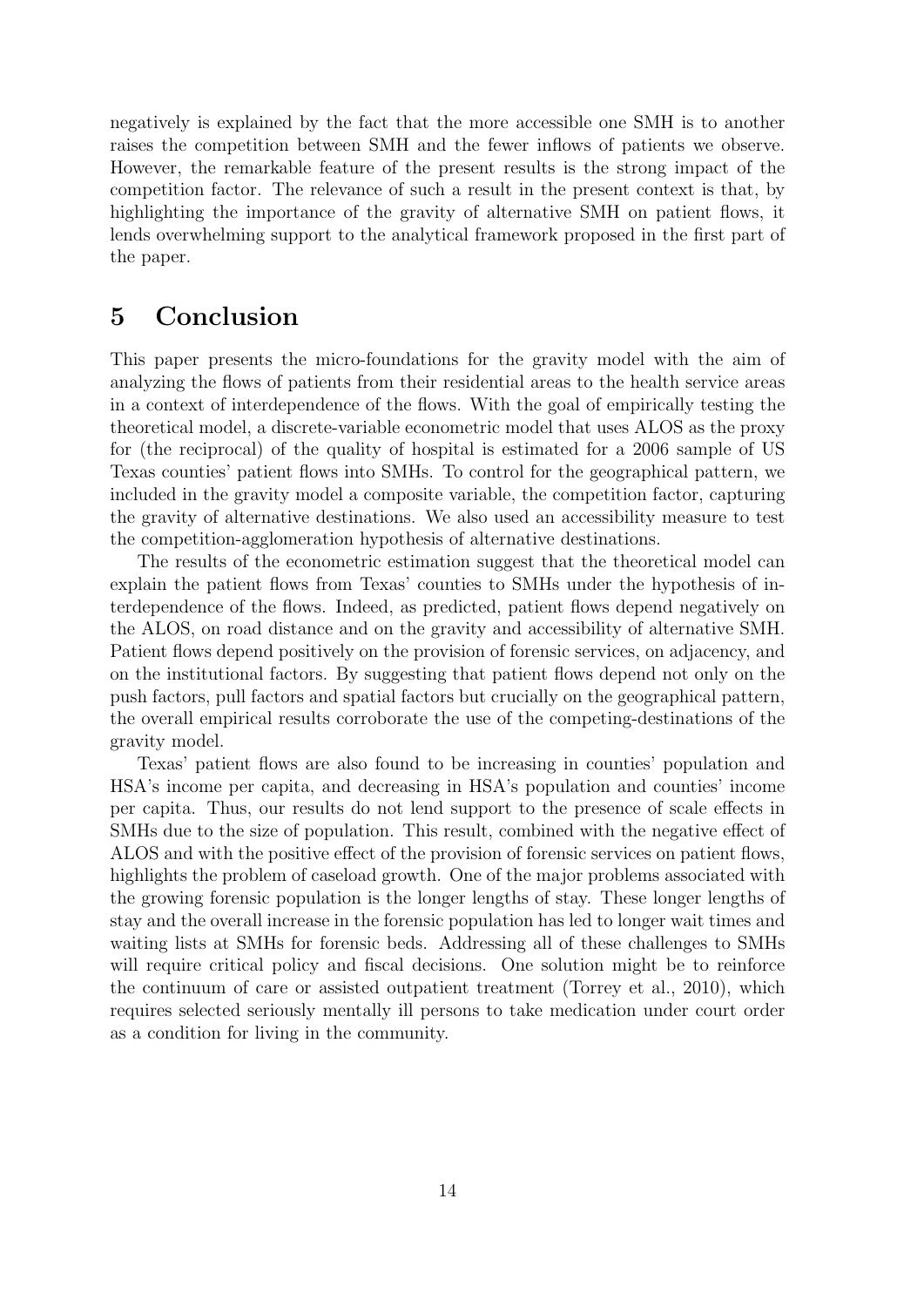## References

- Anderson, J. E. and van Wincoop, E. (2003), 'Gravity with gravitas: a solution to the border puzzle', *American Economic Review* 93, 170–192.
- Bassuk, E. L., Buckner, J. C., Perloff, J. N. and Bassuk, S. S. (1998), 'Prevalence of mental health and substance use disorders among homeless and low-income housed mothers.', *American Journal of Psychiatry* 155, 1561–64.
- Borghans, I., Kleefstra, S. M., Kool, R. B. and Westert, G. P. (2012), 'Is the length of stay in hospital correlated with patient satisfaction?', *International Journal for Quality in Health Care* 24, 443–51.
- Cantarero, D. (2006), 'Health care and patients' migration across Spanish regions.', *European Journal of Health Economics* 7, 114–16.
- Congdon, P. (2001), 'The development of gravity models for hospital patient flows under system change: A bayesian modelling approach.', *Health Care Management Science* 4, 289–304.
- de Mello-Sampayo, F. (2007), 'The location of United States FDI under the share gravity model', *International Economics Journal* 21, 491–519.
- de Mello-Sampayo, F. (2009), 'Competing-destinations gravity model: an application to the geographic distribution of FDI', *Applied Economics* 41, 2237–2253.
- Deardoff, A. (1998), 'Determinants of Bilateral Trade: Does Gravity Work in a Neoclassical World?' *in* Frankel J. A. (eds.) *The Regionalization of the World Economy.*, University of Chicago Press, Chicago, IL.
- Dusansky, R. and Cagatay, K. (2010), 'Implications of the interaction between insurance choice and medical care demand.', *Journal of Risk and Insurance* 77, 129–44.
- Fabbri, D. and Robone, S. (2010), 'The geography of hospital admission in a national health service with patient choice: Evidence from italy.', *Health Economics* 19, 1029–47.
- Fotheringham, A. S. (1983*a*), 'A new set of spatial-interaction models: The theory of competing destinations', *Environment and Planning A* 15, 15–36.
- Fotheringham, A. S. (1983*b*), 'Some theoretical aspects of destination choice and their relevance for production-constraint gravity models', *Environment and Planning A* 15, 1121–32.
- Fotheringham, A. S. (1984), 'Spatial flows and spatial patterns', *Environment and Planning A* 16, 529–42.
- Fujita, M., Krugman, P. and Venables, A. J. (1999), *The Spatial Economy: Cities, Regions, and International Trade*, Massachusetts Institute of Technology, United States of America.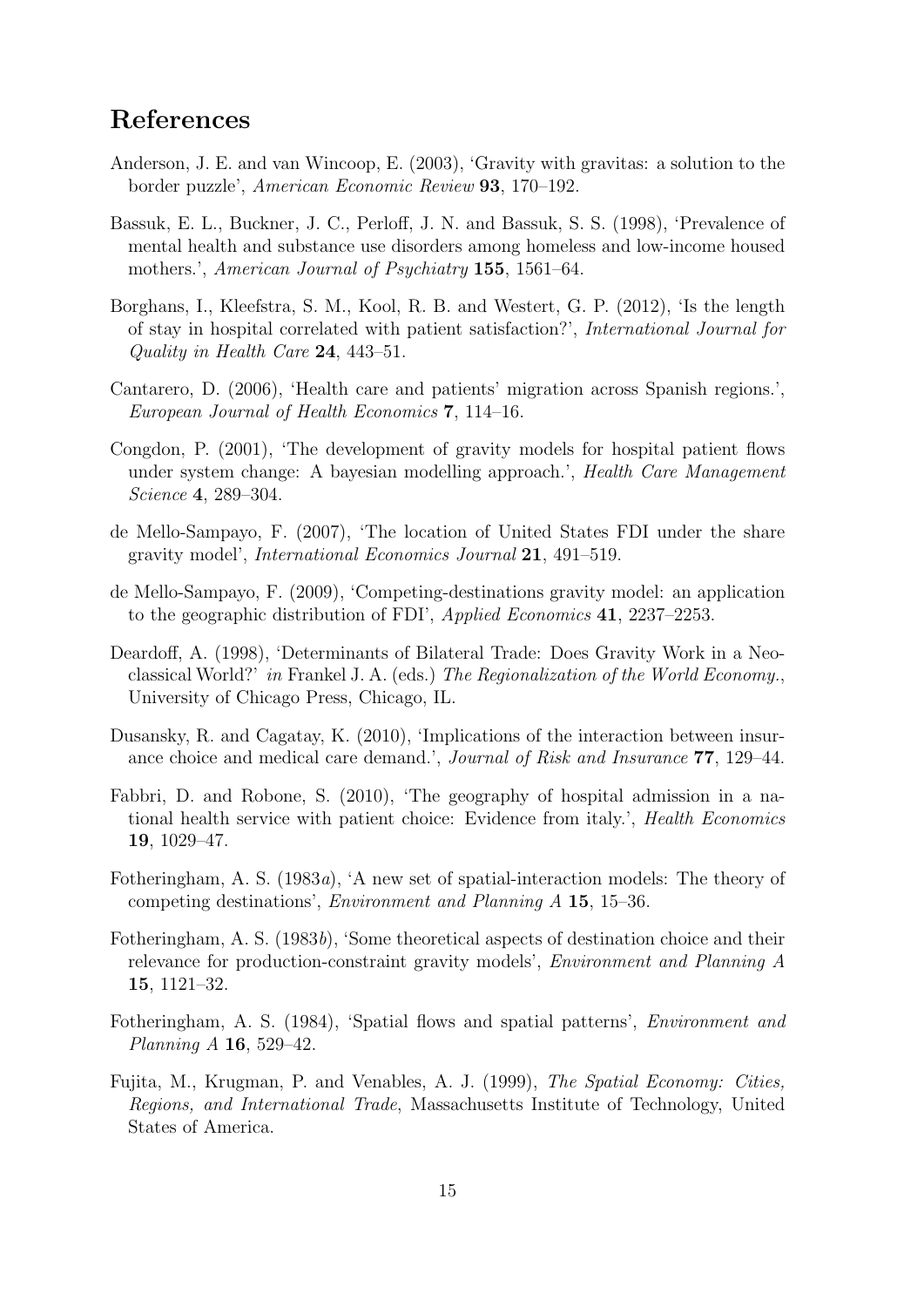- Guimaraes, P., Figueiredo, O. and Woodward, D. (2003), 'A tractable approach to the firm location decision problem.', *Review of Economics and Statistics* 85, 201–04.
- Hau, A. (2008), 'When is a coinsurance-type insurance policy inferior or even Giffen?', *Journal of Risk and Insurance* 75, 343–64.
- Hoi, M. and Robson, A. J. (1981), 'Insurance as a Giffen good.', *Economics Letters* 8, 47–51.
- Levaggi, R. and Zanola, R. (2004), 'Patient's migration across regions: the case of Italy.', *Applied Economics* 36, 1751–57.
- Lowe, J. M. and Sen, A. (1996), 'Gravity model application in health planning: analysis of an urban hospital market.', *Journal of Regional Science* 36, 437–61.
- Morill, R. L. and Earickson, R. (1968), 'Hospital variation and patient travel distances', *Inquiry* 5, 26–35.
- Porell, F. W. and Adams, E. K. (1995), 'Hospital choice models: a review and assessment of their utility for policy impact analysis.', *Medical Care Research and Review* 52, 158–95.
- Roghman, K. J. and Zastowny, T. R. (1979), 'Proximity as a factor in the selection of health care providers: emergency room visits compared to obstetric admissions and abortions.', *Social Science and Medicine* 13, 61–9.
- Roy, J. O. (2004), *Spatial Interaction Modelling, A regional Science Context*, Springer, Berlin Heidelberg New York.
- Santos-Silva, J. and Tenreyro, S. (2006), 'The log of gravity.', *The Review of Economics and Statistics* 88, 641–58.
- Studnicki, J. (1975), 'The minimization of travel efforts as a delineating influence for urban hospital service area', *International Journal of Health Service* 5, 679–93.
- Thomas, J. W., Guire, K. E. and Horvat, G. G. (1997), 'Is patient length of stay related to quality of care?', *Hospital & Health Services Administration* 42, 489–507.
- Thorsen, I. and Gitlesen, J. P. (1998), 'Empirical evaluation of alternative model specifications to predict commuting flows', *Journal of Regional Science* 38, 272–92.
- Torrey, E. F., Kennardm, A. D., Eslinger, D., Lamb, R. and Pavle, J. (2010), More mentally ill persons are in jails and prisons than hospitals: A survey of the states, Technical report, Treatment Advocacy Center, Available from www.treatmentadvocacycenter.org (accessed February 2014).
- Wholey, D., Feldman, R., Christianson, J. B. and Engberg, J. (1996), 'Scale and scope economies among health maintenance organizations.', *Journal of Health Economics* 15, 657–84.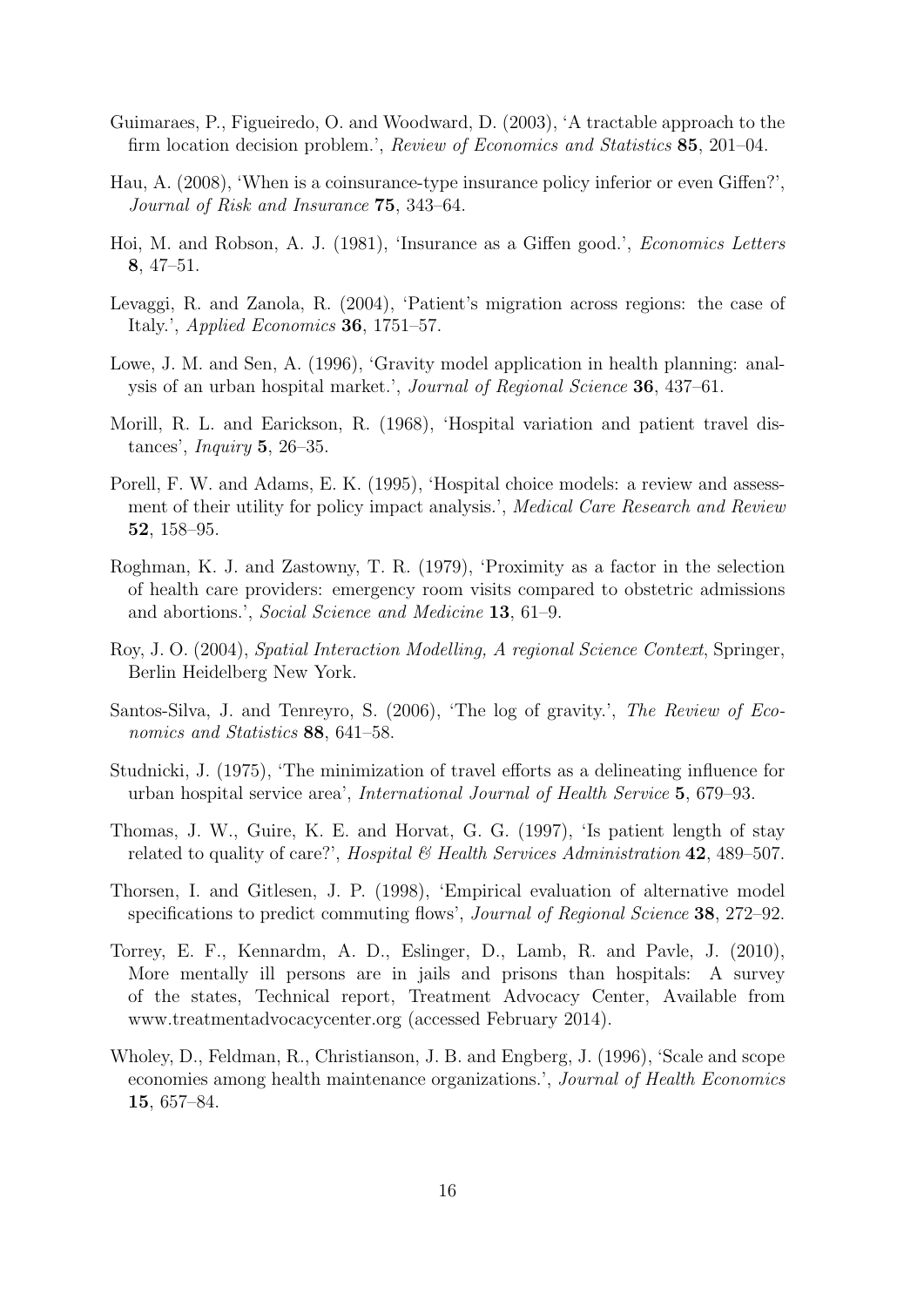## Figure and Tables to be Included in Main **Text**



Figure 1: Texas State Hospital Service Areas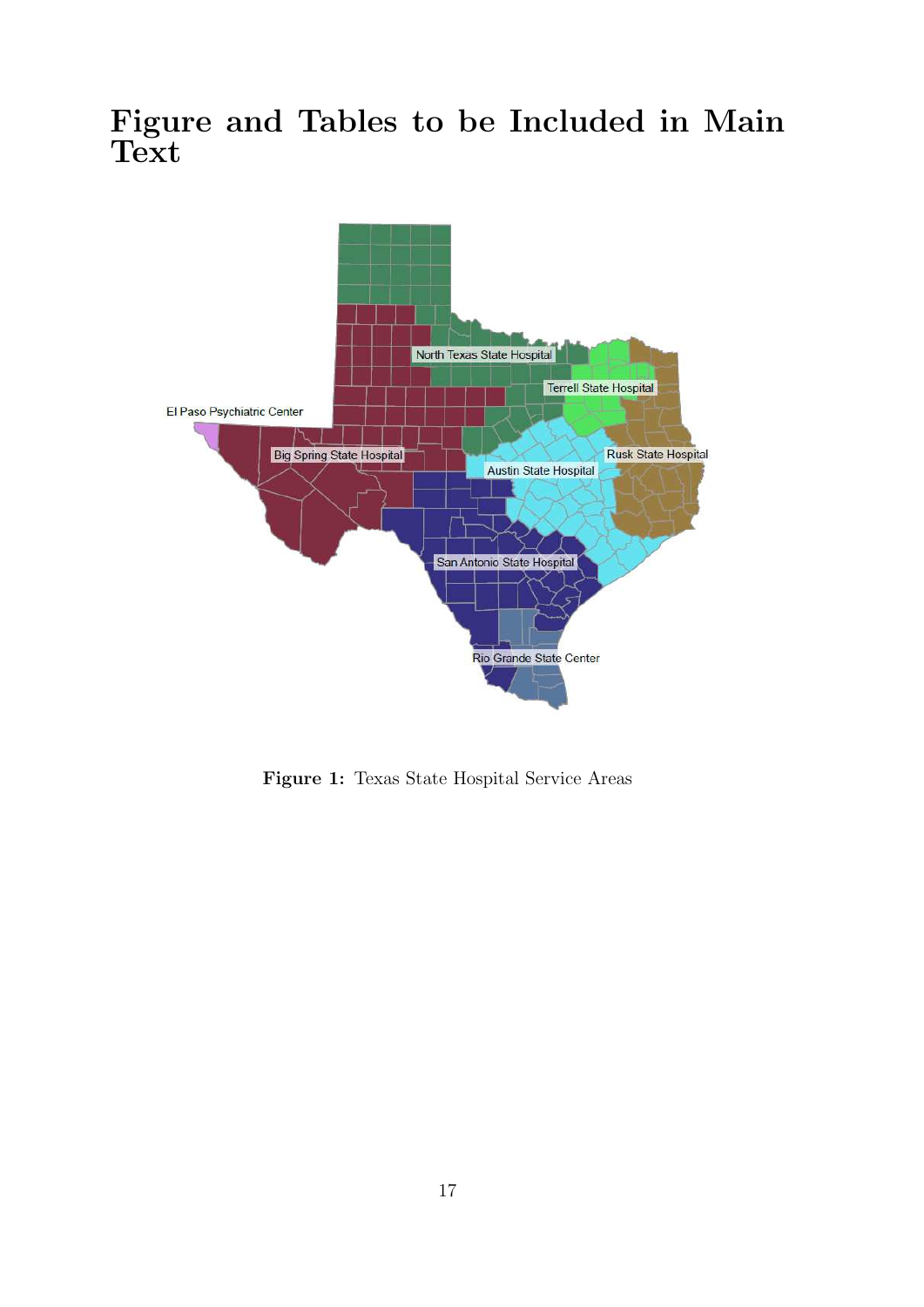|  |  |  |  |  | Table 1: Counties in State Mental Hospitals Services Areas |  |  |
|--|--|--|--|--|------------------------------------------------------------|--|--|
|--|--|--|--|--|------------------------------------------------------------|--|--|

| <b>Hospitals Service Areas</b>   | Counties                                                                                                                                                                                                                                                                                                                                                                                                                                                                                                                        |
|----------------------------------|---------------------------------------------------------------------------------------------------------------------------------------------------------------------------------------------------------------------------------------------------------------------------------------------------------------------------------------------------------------------------------------------------------------------------------------------------------------------------------------------------------------------------------|
| North Texas State Hospital       | Archer, Armstrong, Baylor, Brown, Carson, Childress, Clay,<br>Coleman, Collingsworth, Comanche, Cooke, Cottle, Dallam,<br>Deaf Smith, Denton, Dickens, Donley, Eastland, Erath,<br>Foard, Gray, Grayson, Hall, Hansford, Hardeman, Hartley,<br>Haskell, Hemphill, Hood, Hutchinson, Jack, Johnson,<br>King, Knox, Lipscomb, Montague, Moore, Ochiltree, Oldham,<br>Palo Pinto, Parker, Potter, Randall, Roberts, Sherman,<br>Somervell, Stonewall, Tarrant, Throckmorton, Wheeler, Wichita,<br>Wilbarger, Wise, and Young.      |
| <b>Terrell State Hospital</b>    | Camp, Collin, Dallas, Delta, Ellis, Fannin, Franklin,<br>Henderson, Hopkins, Hunt, Kaufman, Lamar, Morris, Navarro,<br>Rains, Titus, Van Zandt, and Wood.                                                                                                                                                                                                                                                                                                                                                                       |
| <b>Rusk State Hospital</b>       | Anderson, Angelina, Bowie, Cass, Chambers, Cherokee, Gregg,<br>Hardin, Harris, Harrison, Houston, Jasper, Jefferson,<br>Liberty, Marion, Montgomery, Nacogdoches, Newton, Orange,<br>Panola, Polk, Red River, Rusk, Sabine, San Augustine, San Jacinto,<br>Shelby, Smith, Trinity, Tyler, Upshur, and Walker.                                                                                                                                                                                                                   |
| <b>Austin State Hospital</b>     | Austin, Bastrop, Bell, Blanco, Bosque, Brazoria, Brazos,<br>Burleson, Burnet, Caldwell, Colorado, Coryell, Falls,<br>Fayette, Fort Bend, Freestone, Galveston, Grimes, Hamilton,<br>Hays, Hill, Lampasas, Lee, Leon, Limestone, Madison, Matagorda,<br>McCulloch, McLennan, Milam, Mills, Robertson, San Saba, Travis,<br>Waller, Washington, Wharton, and Williamson.                                                                                                                                                          |
| San Antonio State Hospital       | Aransas, Atascosa, Bandera, Bee, Bexar, Calhoun, Comal, Dewitt,<br>Dimmit, Edwards, Frio, Gillespie, Goliad, Gonzales, Guadalupe,<br>Jackson, Jim Hogg, Karnes, Kendall, Kerr, Kinney, La Salle,<br>Llano, Lavaca, Live Oak, Mason, Maverick, Medina, Menard, Nueces,<br>Real, Refugio, San Patricio, Schleicher, Starr, Sutton, Uvalde,<br>Val Verde, Victoria, Webb, Wilson, Zapata, and Zavala.                                                                                                                              |
| Kerrville State Hospital         | Statewide Forensic Services.                                                                                                                                                                                                                                                                                                                                                                                                                                                                                                    |
| <b>Big Spring State Hospital</b> | Andrews, Bailey, Borden, Brewster, Briscoe, Callahan, Castro, Cochran,<br>Coke, Concho, Crane, Crockett, Crosby, Culberson, Dawson,<br>Ector, El Paso, Fisher, Floyd, Gaines, Garza, Glasscock, Hale,<br>Hockley, Howard, Hudspeth, Irion, Jeff Davis, Jones, Kent,<br>Lamb, Loving, Lubbock, Lynn, Martin, Midland, Mitchell, Motley,<br>Nolan, Parmer, Pecos, Presidio, Reagan, Reeves, Runnels, Scurry,<br>Shackleford, Stephens, Sterling, Swisher, Taylor, Terrell,<br>Terry, Tom Green, Upton, Ward, Winkler, and Yoakum. |
| Rio Grande State Center          | Brooks, Cameron, Duval, Hidalgo, Jim Wells, Kenedy, Kleberg,<br>Willacy.                                                                                                                                                                                                                                                                                                                                                                                                                                                        |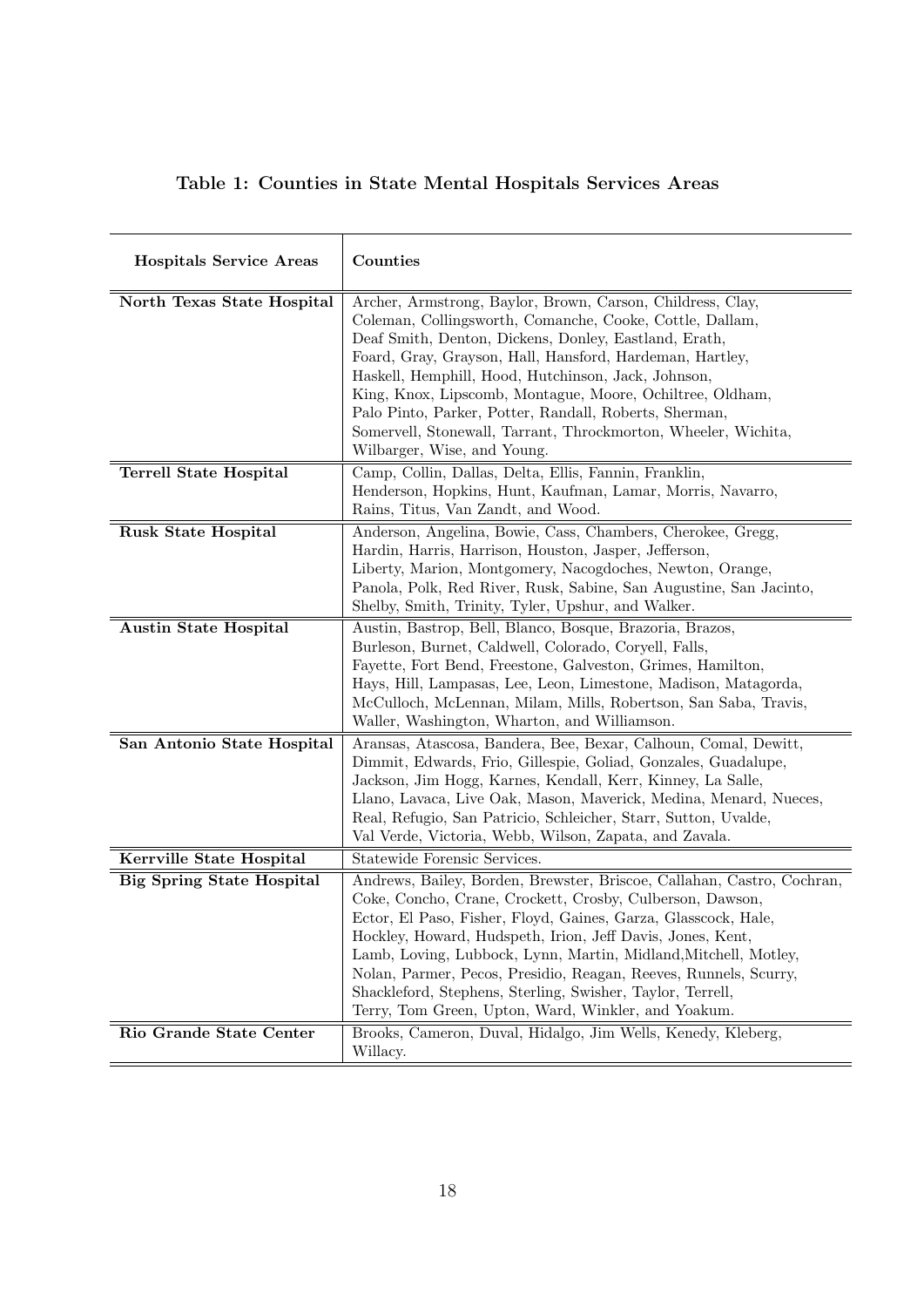|                     | <b>Variables</b>             | Mean      | Std. Dev.  | Min.           | Max.         |
|---------------------|------------------------------|-----------|------------|----------------|--------------|
| Dependent Variable  |                              |           |            |                |              |
|                     | Patient Flow                 | 7.23      | 61.44      | $\theta$       | 1843         |
| Push Factors        |                              |           |            |                |              |
|                     | Population County            | 92 550.33 | 329 826.10 | 60             | 3 830 130    |
|                     | Income per capita County     | 21 521.11 | 5 049.17   | 10 180         | 42 220       |
| Pull Factors        |                              |           |            |                |              |
|                     | <b>ALOS</b>                  | 132.22    | 230.07     | 18             | 777          |
|                     | Forensic Services            | 0.67      | 0.47       | $\overline{0}$ | $\mathbf{1}$ |
| Spatial Factors     |                              |           |            |                |              |
|                     | Road Distance                | 542.69    | 286.84     | $\overline{2}$ | 1757         |
|                     | Adjacency                    | 0.02      | 0.14       | $\overline{0}$ | 1            |
|                     | <b>HSA</b>                   | 0.22      | 0.42       | $\theta$       | 1            |
|                     | Competition Factor           | 159.77    | 14.27      | 133.85         | 176.85       |
|                     | Accessibility Measure        | 0.45      | 0.11       | 0.26           | 0.60         |
|                     | Variables in Logs            | Mean      | Std. Dev.  | Min.           | Max.         |
| Push Factors        |                              |           |            |                |              |
|                     | Log Population County        | 9.85      | 1.64       | 4.09           | 15.16        |
|                     | Log Income per capita County | 9.95      | 0.23       | 9.23           | 10.65        |
|                     |                              |           |            |                |              |
| <b>Pull Factors</b> |                              |           |            |                |              |
|                     | Log Population HSA           | 14.68     | 0.69       | 13.52          | 15.62        |
|                     | Log Income per capita HSA    | 9.85      | 0.26       | 9.22           | 10.14        |
|                     | Log ALOS                     | 3.76      | 0.60       | 2.89           | 4.73         |
| Spatial Factors     |                              |           |            |                |              |
|                     | Log Road Distance            | 6.14      | 0.68       | 0.69           | 7.47         |
|                     | Log Competition Factor       | 5.06      | 0.09       | 4.90           | 5.18         |
|                     | Log Accessibility Measure    | $-0.87$   | 0.29       | $-1.34$        | $-0.51$      |

## Table 2: Descriptive Statistics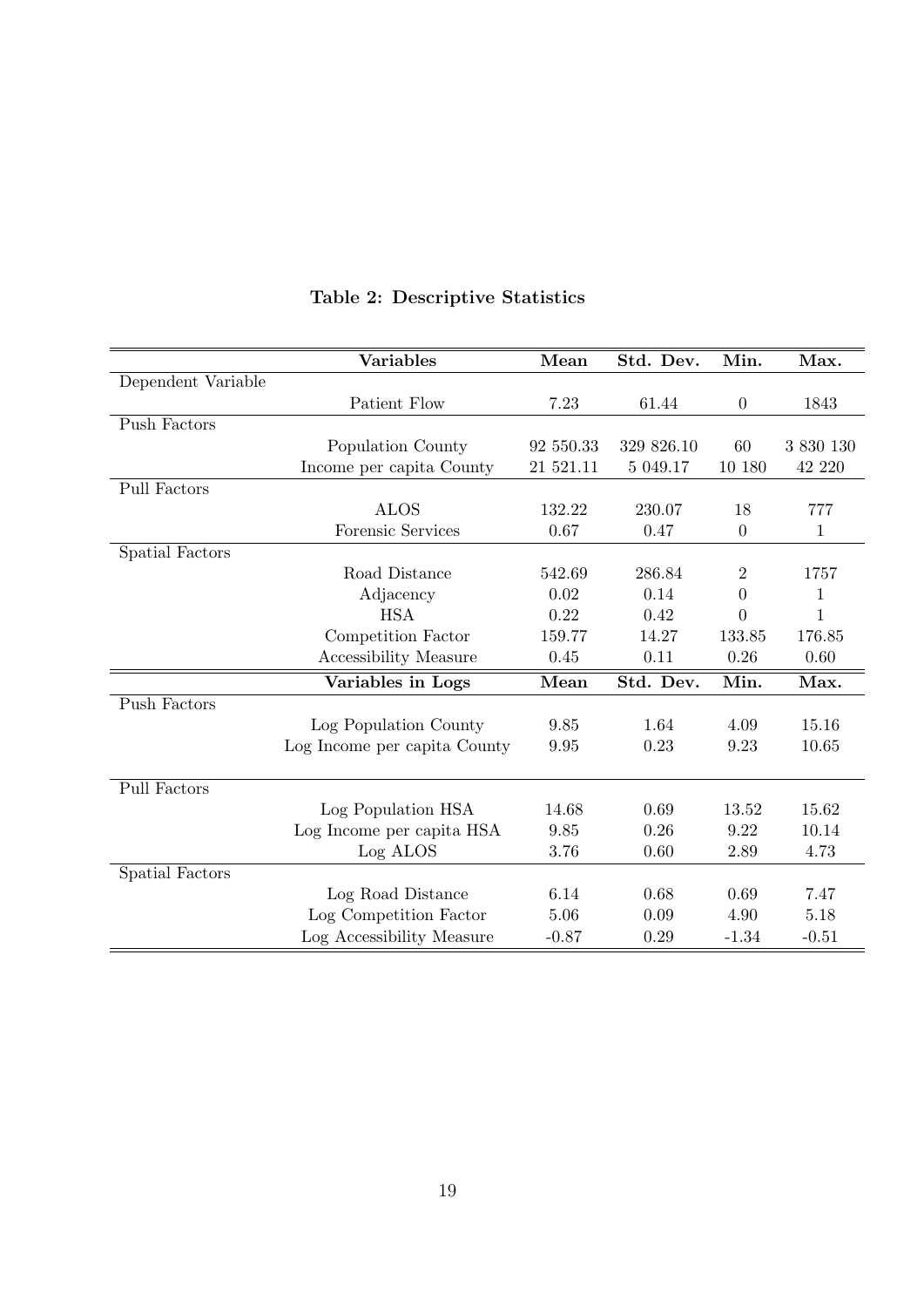| Table 3: Model Estimates |  |
|--------------------------|--|
|--------------------------|--|

|                                    | <b>Random Effects</b> |               | <b>Population Average</b> |                   |
|------------------------------------|-----------------------|---------------|---------------------------|-------------------|
|                                    | (1)                   | (2)           | $\left(3\right)$          | $\left( 4\right)$ |
| <b>Pull Factors</b>                |                       |               |                           |                   |
| $Log$ ALOS $(ALOSs)$               | $-0.800***$           | $-0.825***$   | $-0.892***$               | $-0.721***$       |
|                                    | (0.057)               | (0.284)       | (0.094)                   | (0.239)           |
| Forensic Services $(FS_s)$         | $0.733***$            | $0.827*$      | $0.751***$                | 0,311             |
|                                    | (0.126)               | (0.519)       | (0.140)                   | (0.277)           |
| <b>Spatial Factors</b>             |                       |               |                           |                   |
| Log Road Distance $(D_{rs})$       | $-0.587^{***}\,$      | $-0.587***$   | $-0.560***$               | $-0.517***$       |
|                                    | (0.009)               | (0.009)       | (0.126)                   | (0.114)           |
| Adjacency $(ADJ_{rs})$             | $0.285***$            | $0.287***$    | 0.175                     | 0.084             |
|                                    | (0.024)               | (0.024)       | (0.195)                   | (0.236)           |
| $HSA$ ( $HSA_{rs}$ )               | $2.321***$            | $2.320***$    | $2.510***$                | $2.631***$        |
|                                    | (0.027)               | (0.027)       | (0.358)                   | (0.344)           |
| Log Competition Factor $(CF_{rs})$ | $-5.277***$           |               | $-5.301***$               |                   |
|                                    | (0.520)               |               | (0.759)                   |                   |
| Log Accessibility Measure $(AM_s)$ |                       | $-0,096$      |                           | $-0.022$          |
|                                    |                       | (0.778)       |                           | (0.416)           |
| Constant                           | $21.914***$           | $-4,591***$   | $22.041***$               | $-5.459***$       |
|                                    | (2.642)               | (1.331)       | (4.147)                   | (1.113)           |
| Alfa                               | 0.020                 | 0.257         |                           |                   |
|                                    | (0.010)               | (0.117)       |                           |                   |
| No. Observations                   | 2286                  | 2286          | 2286                      | 2286              |
| No. SMH                            | 9                     | 9             | 9                         | 9                 |
| Wald Test                          | 34438.50***           | $34061.50***$ | $2140.37***$              | 2222.60***        |
| Degrees of Freedom                 | 6                     | 6             | 6                         | 6                 |
| Likelihood-ratio Test              | $233.39***$           | $2900.07***$  |                           |                   |
| Degrees of Freedom                 |                       | 1             |                           |                   |

Exposure Variable: County's Population.

Standard errors in parentheses. Robust Standard errors in parentheses in columns (3) and (4).

\* Rejects the null at the 10% level. \*\* Rejects the null at the 5% level. \*\*\* Rejects the null at the 1% level.